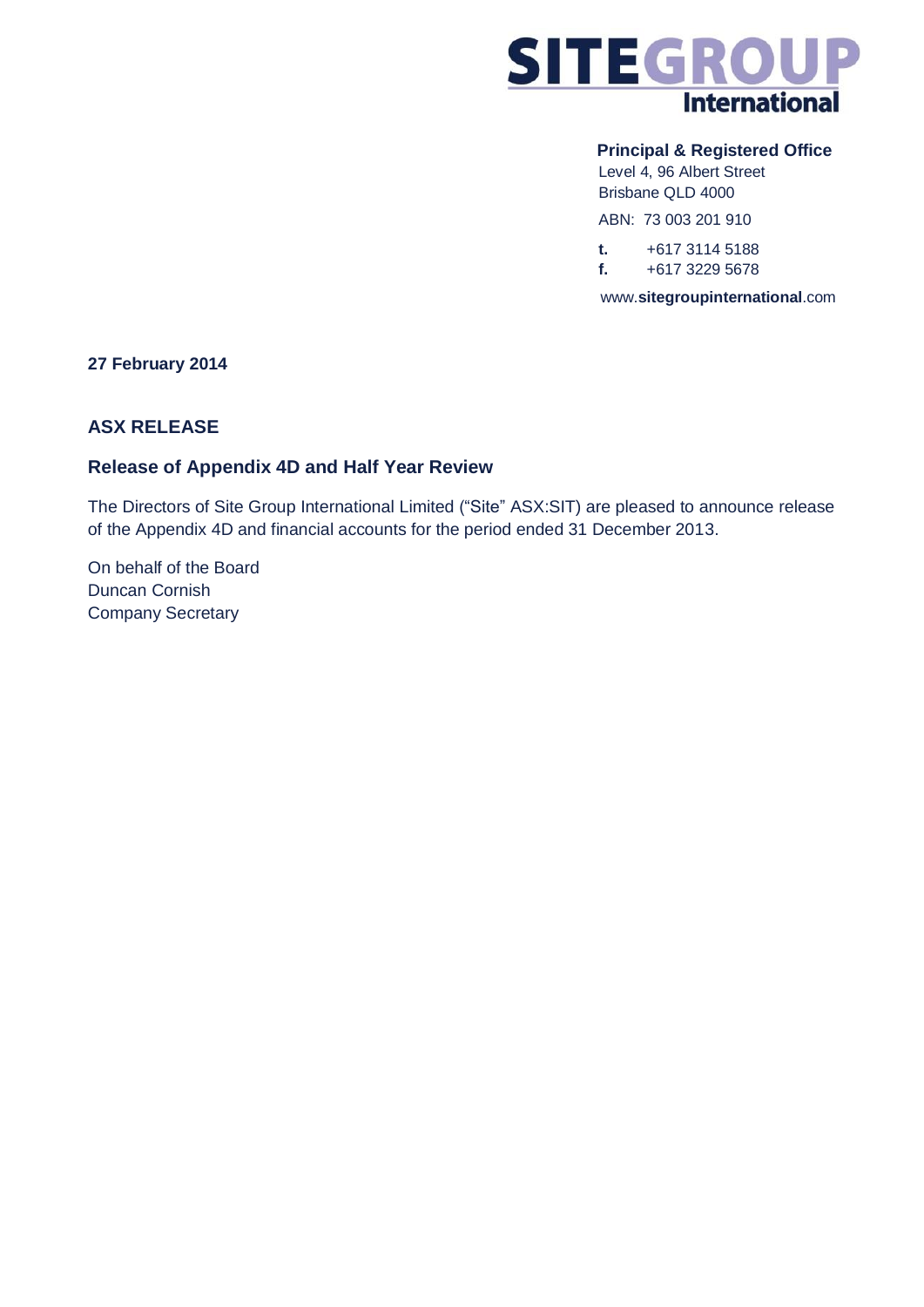

Site Group International Limited *ABN 73 003 201 910*

ASX Half-Year Information – 31 December 2013

Lodged with the ASX under Listing Rule 4.2A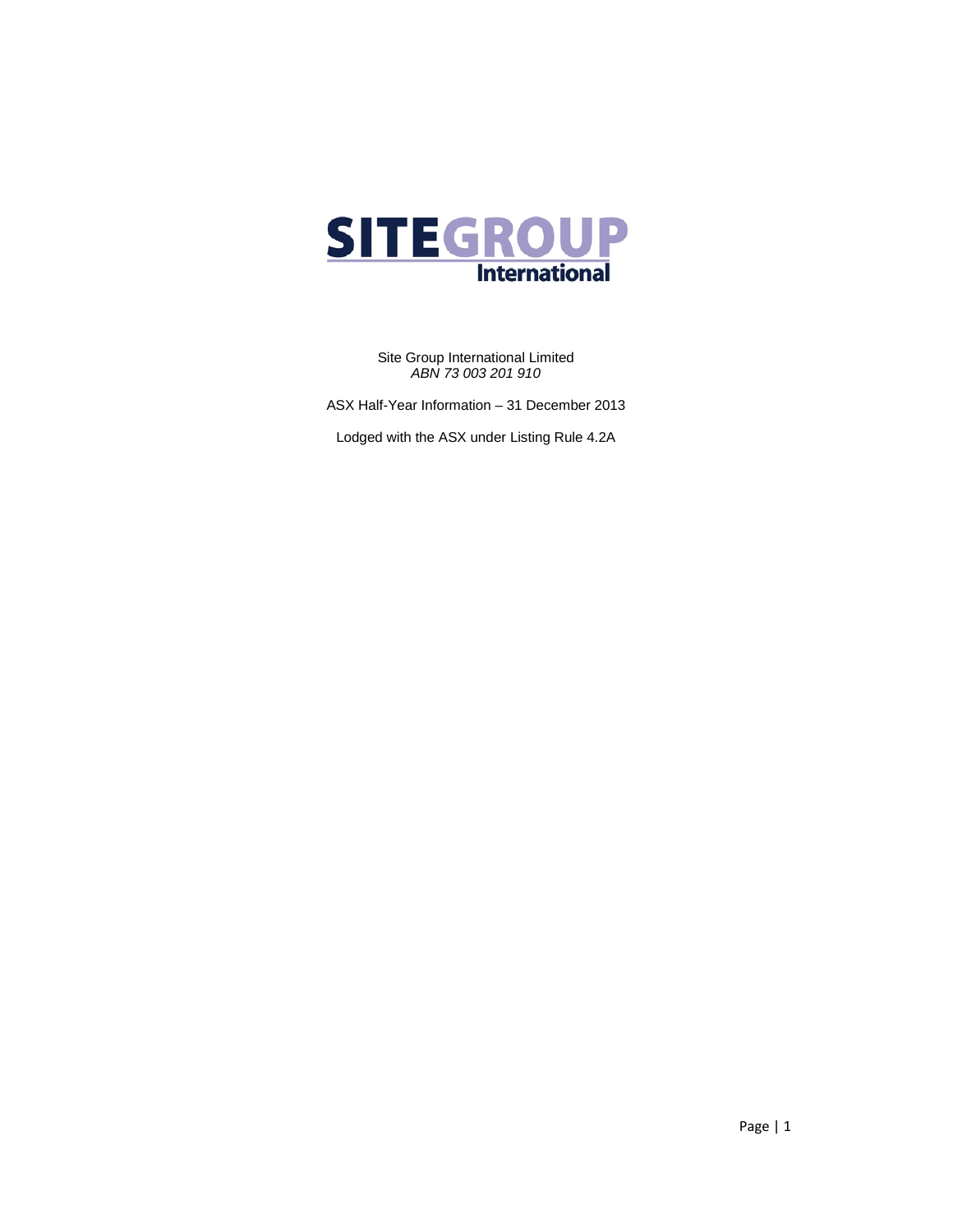This interim financial report does not include all the notes of the type normally included in an annual financial report. Accordingly, this report is to be read in conjunction with the annual report for the year ended 30 June 2013 and any public announcements made by Site Group International Limited during the interim reporting period in accordance with the continuous disclosure requirements of the *Corporations Act 2001*.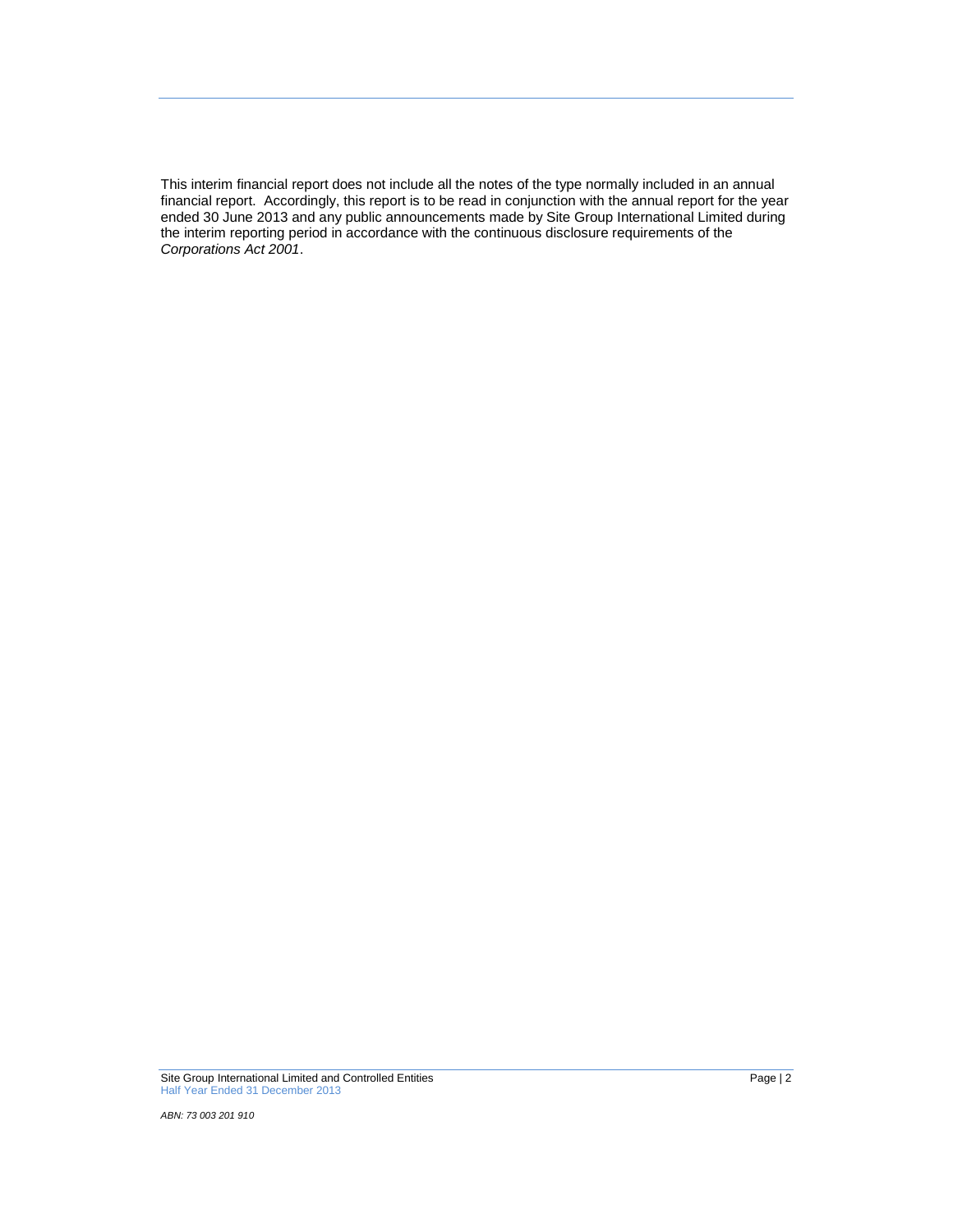## **APPENDIX 4D HALF-YEAR REPORT TO THE AUSTRALIAN STOCK EXCHANGE**

| Name of entity                          | Site Group International Limited |
|-----------------------------------------|----------------------------------|
| <b>ABN</b>                              | 73 003 201 910                   |
| <b>Half Year Ended</b>                  | 31 December 2013                 |
| Previous corresponding reporting period | 31 December 2012                 |

## **Results for Announcement to the Market**

|                                                                                                             |                            |           | \$'000         |                      | Percentage<br>increase /<br>(decrease) over<br>previous<br>corresponding<br>period |
|-------------------------------------------------------------------------------------------------------------|----------------------------|-----------|----------------|----------------------|------------------------------------------------------------------------------------|
| Revenue from ordinary activities                                                                            |                            |           | \$7,633        |                      | 23% increase                                                                       |
| Profit / (loss) from ordinary activities after tax<br>attributable to members                               |                            |           | \$(2,644)      |                      | 22% decrease in loss                                                               |
| Net Profit / (loss) for the period attributable to<br>members                                               |                            | \$(2,644) |                | 22% decrease in loss |                                                                                    |
|                                                                                                             |                            |           |                |                      |                                                                                    |
| <b>Dividends</b>                                                                                            | <b>Amount per security</b> |           |                |                      | <b>Franked amount per security</b>                                                 |
| Final dividend                                                                                              | Nil                        |           |                | Not applicable       |                                                                                    |
| Interim dividend                                                                                            | Nil                        |           |                |                      |                                                                                    |
| Record date for determining entitlements to the<br>dividends (if any)                                       |                            |           | Not applicable |                      |                                                                                    |
| Brief explanation of any of the figures reported above necessary to enable the figures to be<br>understood: |                            |           |                |                      |                                                                                    |
| Refer to directors report on page 7.                                                                        |                            |           |                |                      |                                                                                    |

## **Dividends**

| Date the dividend is payable                        | Not applicable |
|-----------------------------------------------------|----------------|
| Record date to determine entitlement to the         |                |
| dividend                                            |                |
| Amount per security                                 |                |
| Total dividend                                      |                |
| Amount per security of foreign sourced dividend     |                |
| or distribution                                     |                |
| Details of any dividend reinvestment plans in       |                |
| operation                                           |                |
| The last date for receipt of an election notice for |                |
| participation in any dividend reinvestment plans.   |                |

## **NTA Backing**

|                                                     | <b>Current Period</b> | <b>Previous corresponding</b><br>period |
|-----------------------------------------------------|-----------------------|-----------------------------------------|
| Net tangible asset backing per<br>ordinary security | 1.97 cents            | $2.58$ cents                            |

Site Group International Limited and Controlled Entities **Page 13** According to the Page 13 According to the Page 13 Half Year Ended 31 December 2013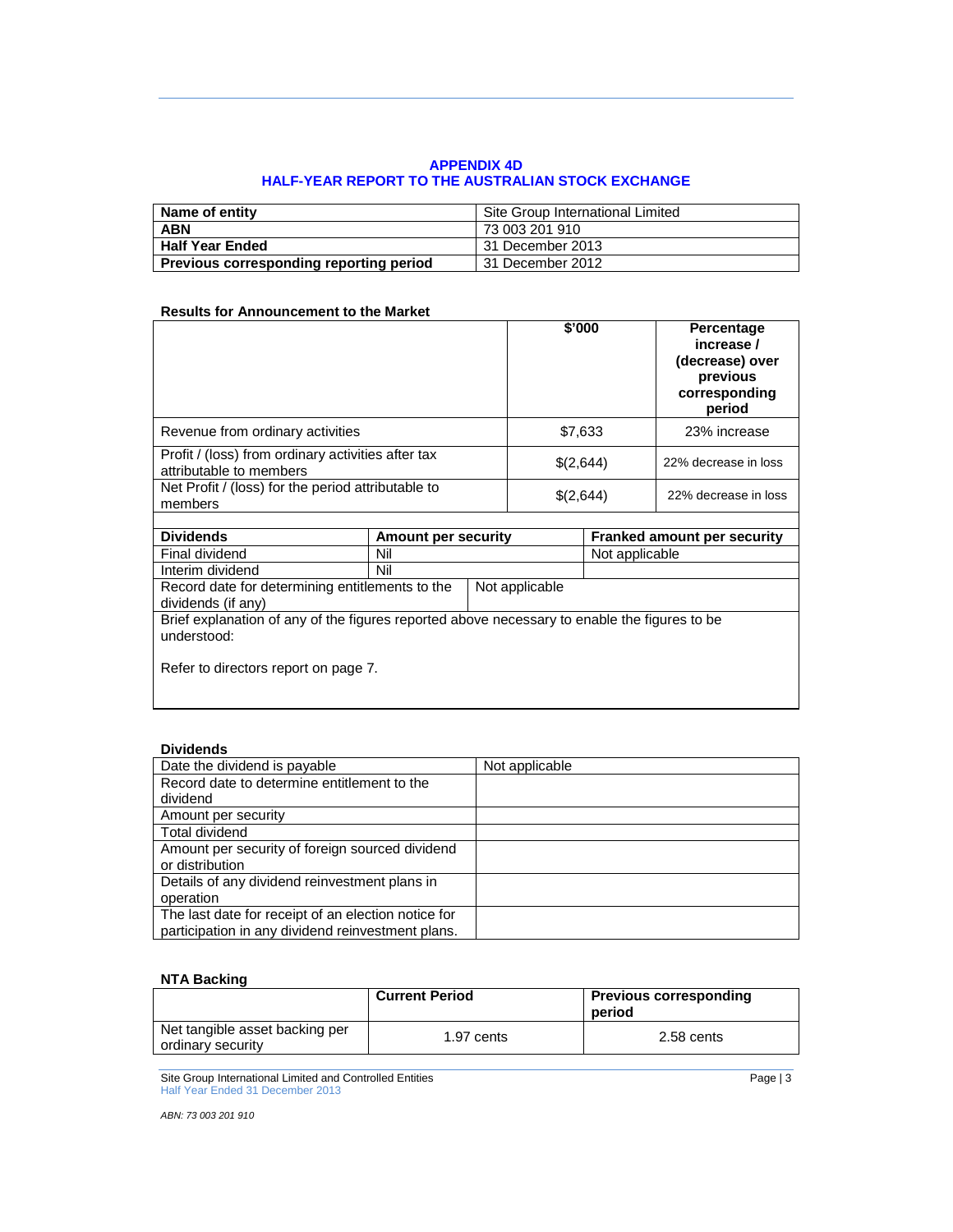## **APPENDIX 4D HALF-YEAR REPORT TO THE AUSTRALIAN STOCK EXCHANGE**

### **Control Gained Over Entities Having Material Effect**

| Name of entity (or group of entities)                                                                                                                    | Romea Consulting Pty Ltd     |
|----------------------------------------------------------------------------------------------------------------------------------------------------------|------------------------------|
| Date control gained                                                                                                                                      | 6 December, 2013             |
| Contribution by entity to Consolidated profit /<br>(loss) from ordinary activities since the date in the<br>current period on which control was acquired | \$(13,226)                   |
| Profit / (loss) from ordinary activities of the<br>controlled entity (or group of entities) for the<br>whole of the previous corresponding period        | Unable to reliably determine |

## **Foreign Entities Accounting Framework**

Same accounting principles have been applied for the subsidiary operating in the Philippines as the Australian entities.

### **Audit / Review Status**

| This report is based on accounts to which one of the following applies:<br>(Tick one)                         |                                   |  |  |  |
|---------------------------------------------------------------------------------------------------------------|-----------------------------------|--|--|--|
| The accounts have been audited                                                                                | The accounts have been subject to |  |  |  |
|                                                                                                               | review                            |  |  |  |
| If the accounts are subject to audit dispute or qualification, a description of the dispute or qualification: |                                   |  |  |  |
| Not Applicable                                                                                                |                                   |  |  |  |

## **Attachments Forming Part of Appendix 4D**

| Attachment #                             | <b>Details</b> |                  |
|------------------------------------------|----------------|------------------|
|                                          |                |                  |
|                                          |                |                  |
|                                          |                |                  |
| Signed by (Director / Company Secretary) |                |                  |
|                                          |                | MWhit            |
| <b>Print Name</b>                        |                | Vernon Wills     |
| Date                                     |                | 27 February 2014 |

Site Group International Limited and Controlled Entities **Page 14** and 2001 and 2011 and 2012 and 2012 and 2012 and 2012 and 2012 and 2012 and 2012 and 2012 and 2012 and 2012 and 2012 and 2012 and 2012 and 2012 and 2012 an Half Year Ended 31 December 2013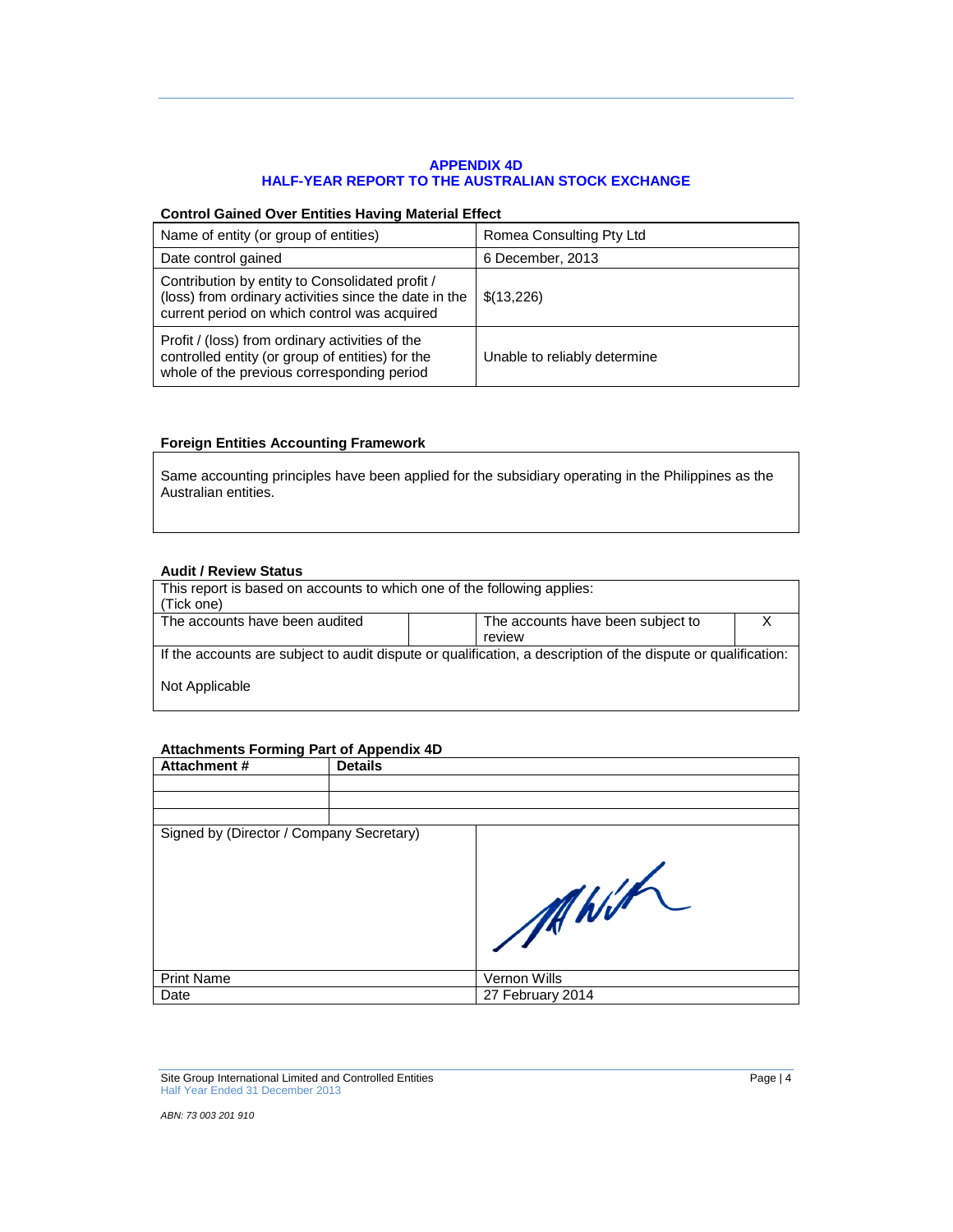

Site Group International Limited *ABN 73 003 201 910*

Financial Statements for the Half Year ended 31 December, 2013

Site Group International Limited and Controlled Entities **Page 15** and 2001 and 2011 and 2011 and 30 and 30 and 30 and 30 and 30 and 30 and 30 and 30 and 30 and 30 and 30 and 30 and 30 and 30 and 30 and 30 and 30 and 30 an Half Year Ended 31 December 2013

*ABN: 73 003 201 910*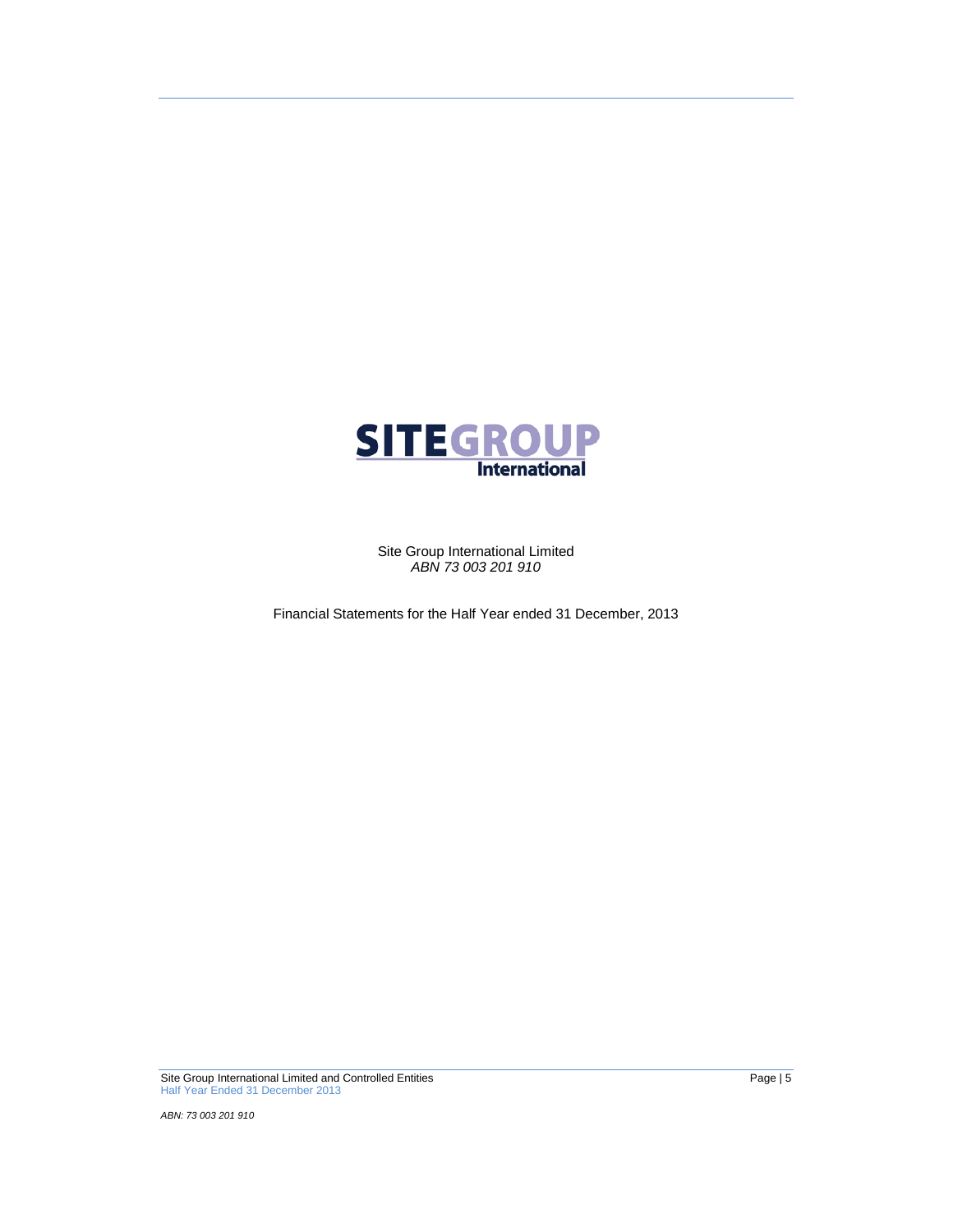#### Site Group International Limited *ABN 73 003 201 910*

## Financial Statements for the Half Year ended 31 December, 2013

## **Contents**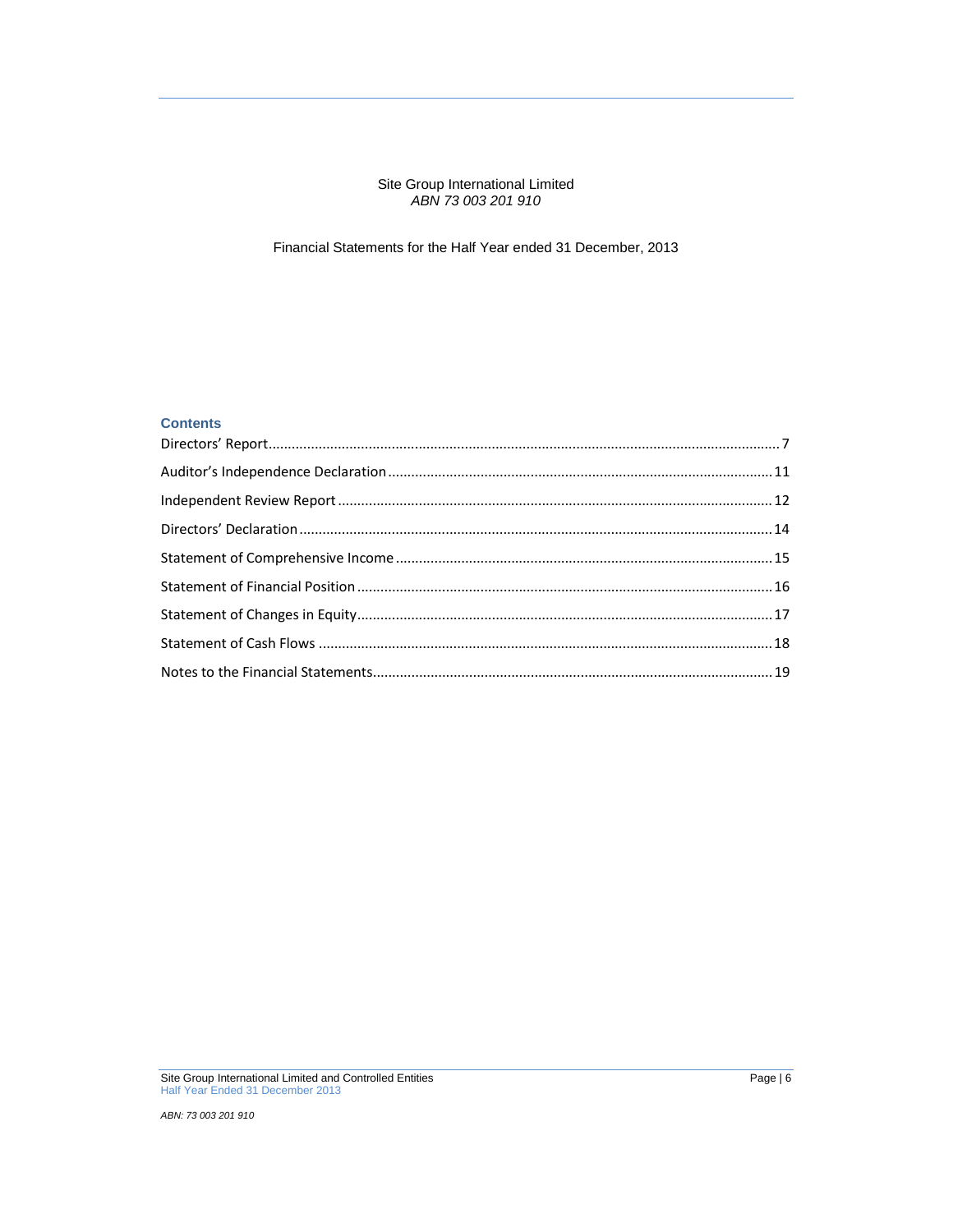## **Directors' Report**

Your Directors submit their report for the half-year ended 31 December 2013.

#### **Directors**

The names of the directors of the Company in office during the half-year and until the date of this report are:

Vernon Wills (Managing Director and CEO) Nicasio Alcantara Darryl Somerville (Chairman) Shaun Scott

#### **Principal Activities**

The principal activities of the consolidated entity during the half-year were the provision of vocational education and training through the Site Skills Training business in Australia and the Philippines and recruitment services through the Site WorkReady business in the Philippines. There has been no significant change in the principal activities of the consolidated entity during the period.

#### **Review of operations and results**

#### **Group**

Total revenue from operations was \$7,632,746 (2012: 6,207,366) a 23% increase over the prior comparative period. The half year on half year revenue growth for the group is illustrated in the following graph:



*Graph 1 Reported Half Yearly Revenue - December 2010 to December 2013*

Revenue contribution and activity by each segment is illustrated in the two charts below. Of particular note is the strong growth in Site Skills Training reflecting the ramp up of the Australian domestic training business and the reduction in the Site WorkReady business with the short term downturn in 457 visa placements:-

Site Group International Limited and Controlled Entities **Page 17** Page 17 Half Year Ended 31 December 2013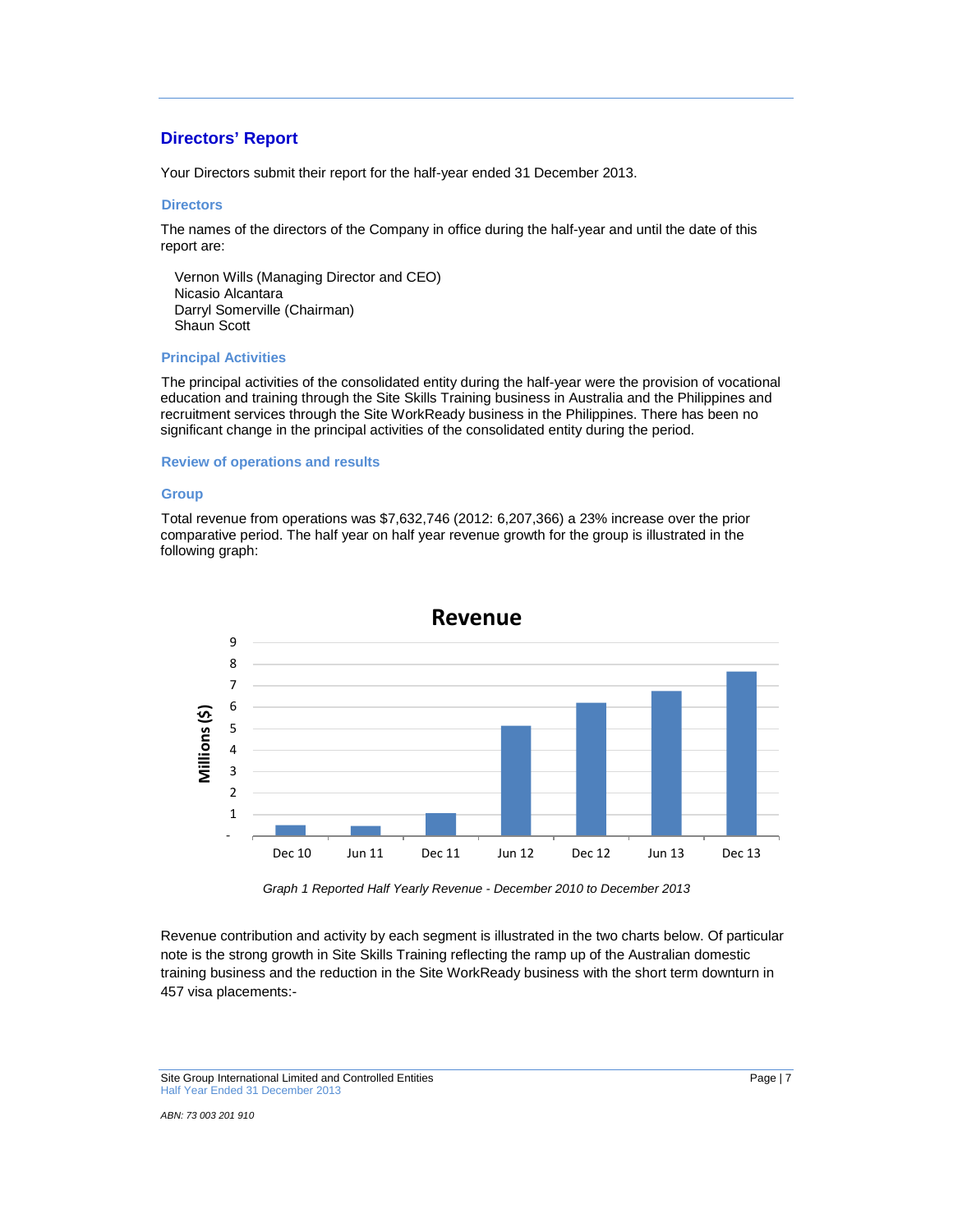### **Group continued…**



*Graph 2 Gross Revenue by Business December 2013 versus December 2012 (excludes eliminations)*

|                                  | 31 December |             | Change 13-12 | $31 - Dec$  | Change 12-11 |
|----------------------------------|-------------|-------------|--------------|-------------|--------------|
|                                  | 2013        | 2012        | %            | 2011        | %            |
| Revenue                          | 7,632,746   | 6,207,366   | 23.0%        | 1,070,689   | 479.8%       |
| Net loss                         | 2,644,009   | (3,397,438) | 22.2%        | (3,254,811) | $(4.4\%)$    |
| add back                         |             |             |              |             |              |
| Depreciation and amortisation    | 672.656     | 719,530     | $(6.5\%)$    | 274,097     | 162.5%       |
| Interest paid                    | 8.996       | 56.611      | $(84.1\%)$   | 22.946      | 146.7%       |
| Income tax expense               | 1.744       |             |              | 4,482       |              |
| deduct                           |             |             |              |             |              |
| Interest Income                  | 18.846      | 16.085      | 17.2%        | 11,777      | 36.6%        |
| EBITDA*                          | (1,979,459) | 2,637,382   | 24.9%        | (2,965,063) | 11.1%        |
| Operating cash inflow /(outflow) | 995,515)    | (3,781,036) | 73.7%        | (2,920,081) | 29.5%        |

\* EBITDA is a non-IFRS measure however the Directors believe that it is a readily calculated measure that has broad acceptance and is used by regular users of published financial statements as a proxy for overall operating performance. *EBITDA is not an audited number.*

*Table 1 Financial Summary*

For the half-year ended 31 December 2013, Site Group International Limited reported a loss after tax of \$2,644,009 compared to a \$3,397,438 loss in the previous corresponding period. Operating loss before income tax was \$2,642,265 for the period compared to \$3,397,438 in the corresponding period in 2012.

This result in part continues to reflect the significant investment required for the expansion of our offering and capability. Through expanding the service offering, Site will be able to maximise the return on its investment in its existing facilities as well as leveraging the existing client base.

Site Group International Limited and Controlled Entities **Page 18** Page | 8 Half Year Ended 31 December 2013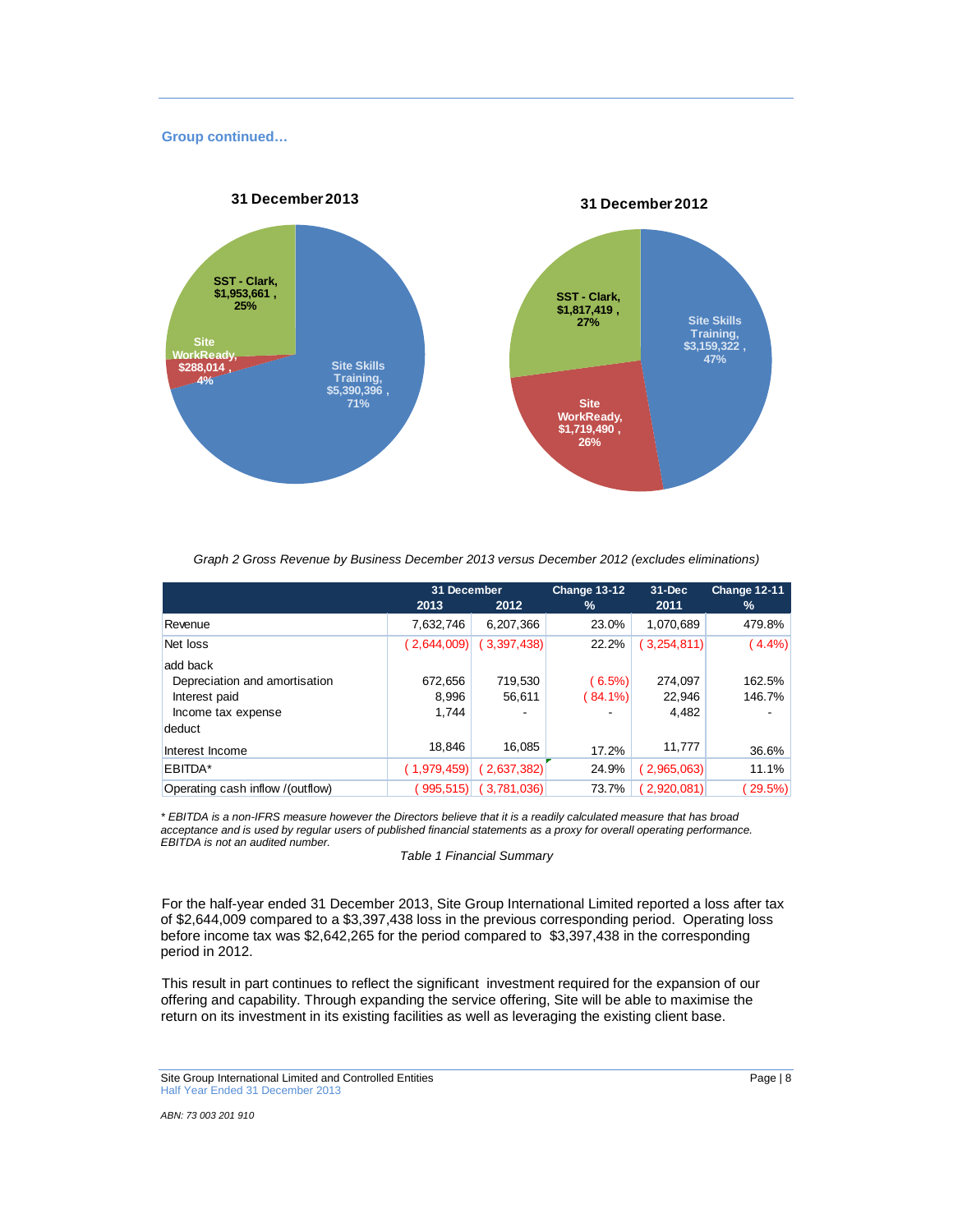### **Group continued…**

It is encouraging to see that earnings before interest, taxes and depreciation and amortisation (EBITDA\*) loss reduced by 25% to \$1,979,459 versus the prior comparative period (2012:\$2,637,382) and continues the annual improvement that was delivered at 30 June 2013.

This period has seen the inclusion of the Romea Training acquisition completed on the 6 December 2013 as the foundation for the new energy division within Site Skills Training. The targeted rollout of new courses has commenced and we are expecting to deliver significant returns from this expansion of our scope, particularly in our energy training centres of Perth and Gladstone.

### **Site Skills Training**

As noted in June, training revenue and training customer growth continues at a pleasing rate.

Within Australia, Site Skills training currently has 4 major training facilities in Perth, Gladstone, Darwin and Landsborough and has been able to build its customer base predominantly focusing on the areas of high risk training.

Overall the revenue of \$5,390,396 for the training and assessment business excluding Clark was an increase of 71% over the 31 December 2012 half year (2012: \$3,159,322). This growth is expected to continue through the end of the 2014 financial year.

Whilst developing its reputation and credibility with its customers, Site has also been planning the rollout of its next phase whereby it will look to further develop capacity to participate in the government training support schemes through areas such as VET Fee Help, Cert III guarantee funding and other funding programs from Federal and State Governments.

As detailed in our 2013 Annual Report, Site Skills Training in the Clark Freeport Zone, Philippines continues to cater to an ever growing number of multi-national corporations. Revenue for the six months to 31 December 2013 was \$1,953,661 compared to \$1,817,419 for the six months to 31 December 2012. In addition the agreement signed with the Ipatas foundation for 120 PNG nationals to attend longer term residential program in camp services, welding and fabrication and heavy diesel commenced in November 2013. This is expected to lead to additional training from other jurisdictions looking for longer term programs.

#### **Site WorkReady**

Revenue for our international placement business Site WorkReady was significantly down to \$288,014 for the half year (2012: \$1,719,490). The business was impacted by a massive reduction in mining services related skilled workers being recruited nationally under 457 visas. As anticipated in the 30 June 2013 annual report, the slowdown continued past the Australian Federal Election in September. The focus for the Site Work Ready team is on projects where certain skills will not be able to be sourced exclusively within Australia as well as expanding on deployment into other international locations.

#### **Cash Position**

At 31 December 2013 the company had cash at bank of \$485,304 and available undrawn debt facilities of \$1,500,000 providing total cash facilities of just under \$2.0 million. Given the expected operating results in the second half of the year and the capital raising conducted in January 2014 which raised 4,687,983 before transaction costs, the company has sufficient funding to meet its medium term funding requirements.

Site Group International Limited and Controlled Entities **Page 19** Page | 9 Half Year Ended 31 December 2013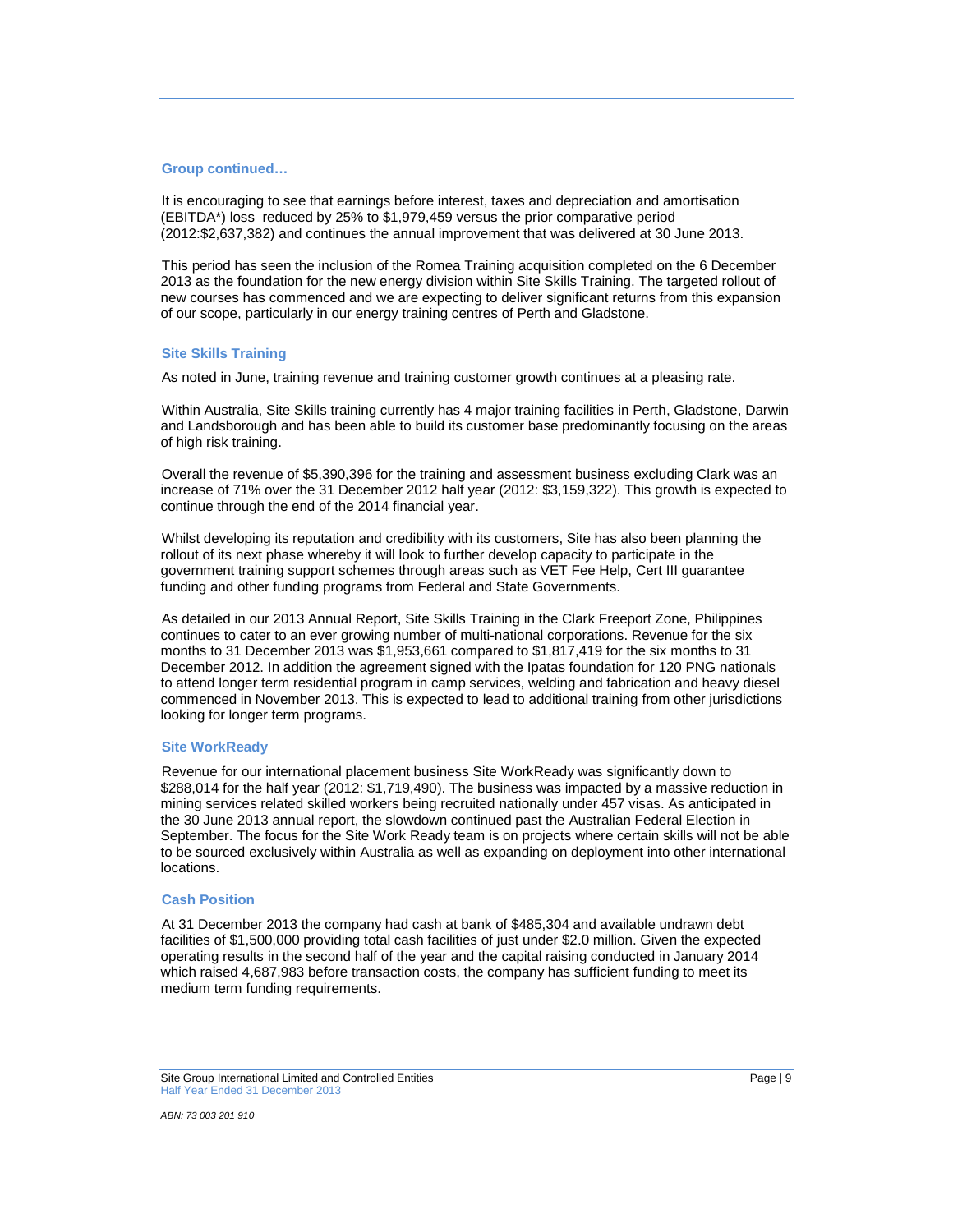### **Dividends**

Subsequent to 31 December 2013, the Directors have not recommended the payment of an interim dividend.

#### **Earnings/(loss) per share**

Basic earnings/(loss) per share for the financial half-year is (0.79) cents (2012: (1.19) cents).

## **Auditor independence**

The Auditor's Independence Declaration to the Directors of Site Group International Limited, which forms part of the Directors' Report, is set out on page 11 of this report.

Signed in accordance with a resolution of the Directors this 27th day of February 2014.

MWH

............................................................ Vernon Wills - Director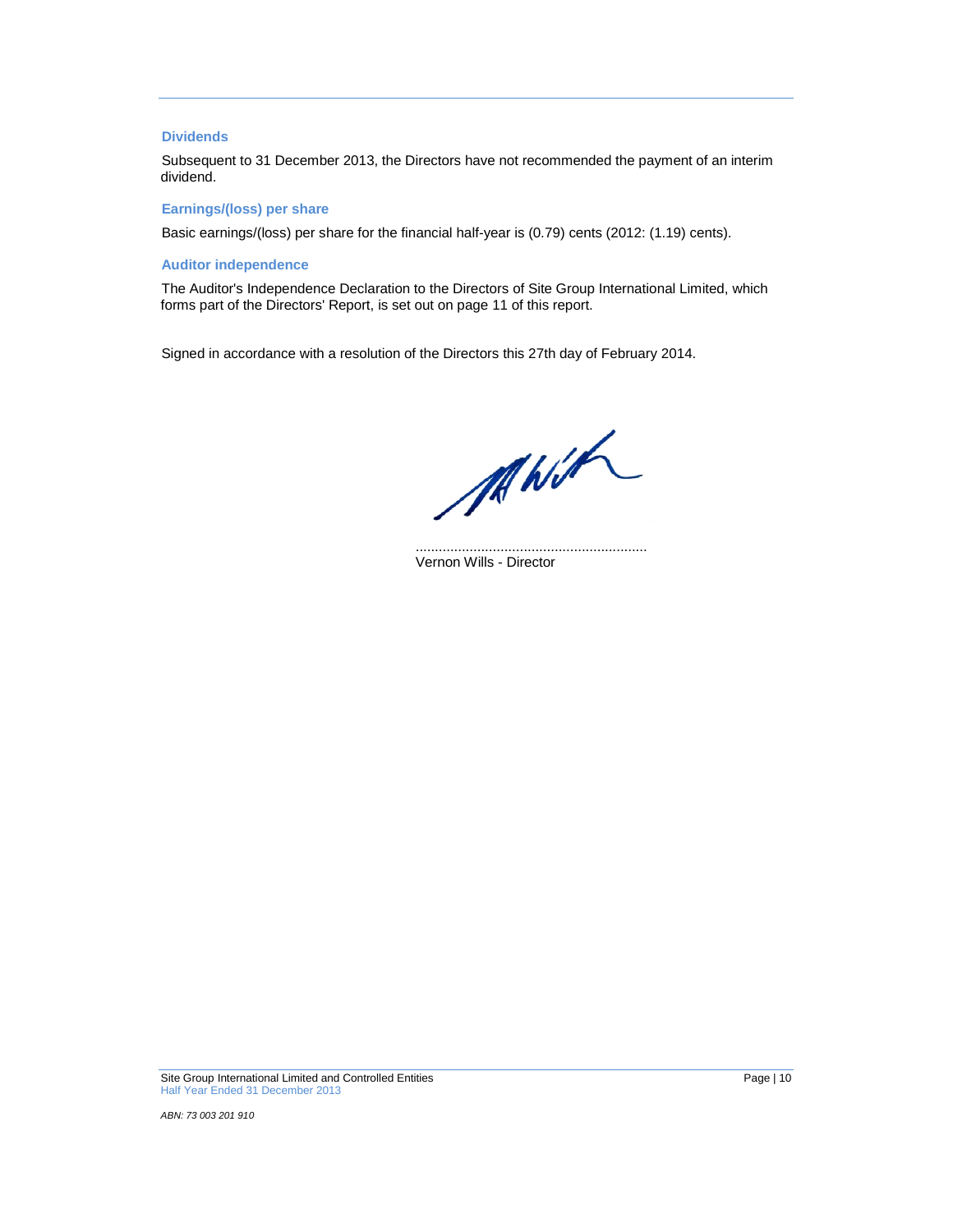

Ernst & Young 111 Eagle Street Brisbane QLD 4000 Australia GPO Box 7878 Brisbane QLD 4001

Tel: +61 7 3011 3333 Fax: +61 7 3011 3100 ey.com/au

# **Auditor's Independence Declaration to the Directors of Site Group International Limited**

In relation to our review of the financial report of Site Group International Limited for the half-year ended 31 December 2013, to the best of my knowledge and belief, there have been no contraventions of the auditor independence requirements of the *Corporations Act 2001* or any applicable code of professional conduct.

 $\epsilon$  $\mathcal{A}$ 

Ernst & Young

rau

Ric Roach Partner 27 February 2014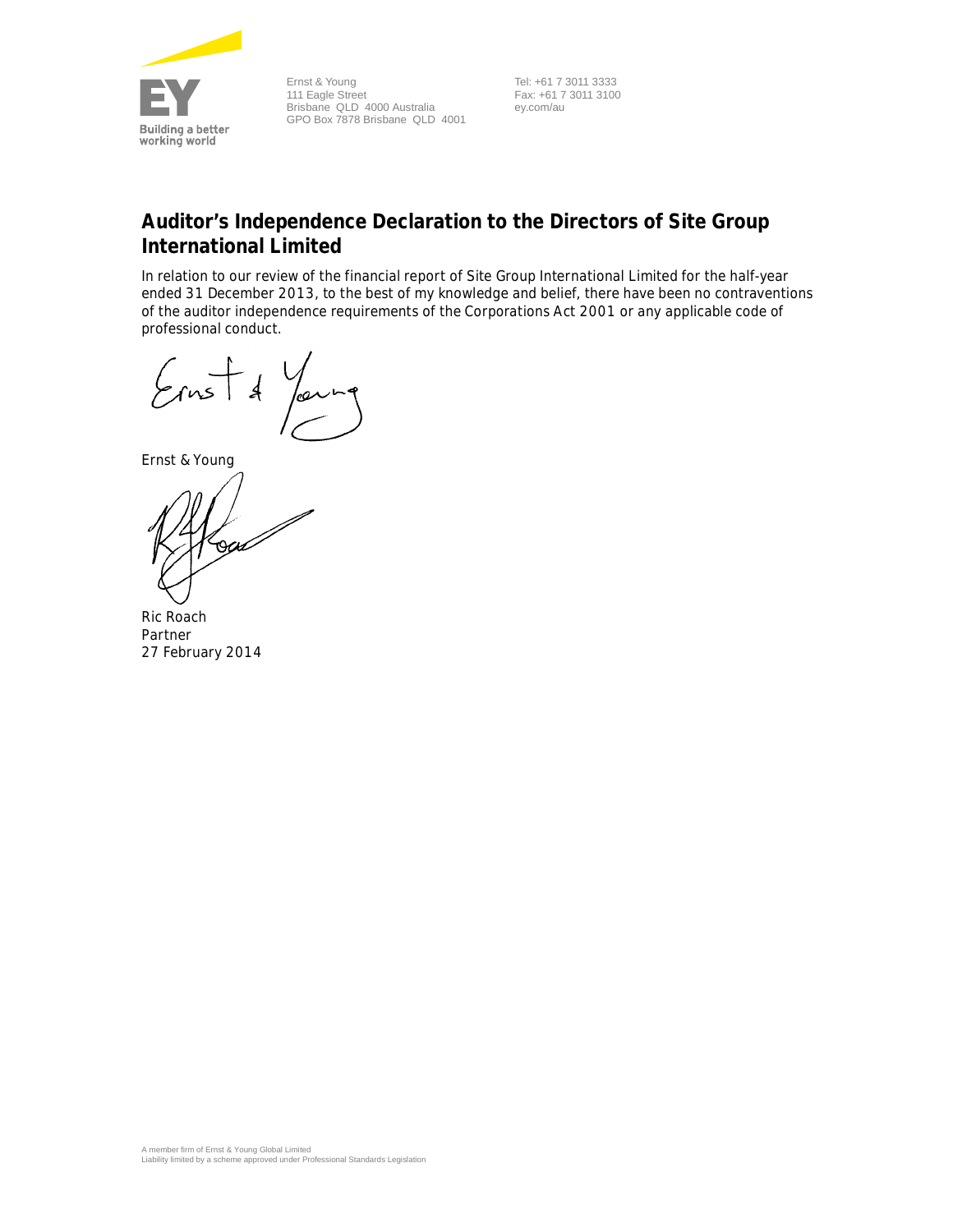

Ernst & Young 111 Eagle Street Brisbane QLD 4000 Australia GPO Box 7878 Brisbane QLD 4001

Tel: +61 7 3011 3333 Fax: +61 7 3011 3100 ey.com/au

To the members of Site Group International Limited

# **Report on the Half-Year Financial Report**

We have reviewed the accompanying half-year financial report of Site Group International Limited, which comprises the statement of financial position as at 31 December 2013, the statement of comprehensive income, statement of changes in equity and statement of cash flows for the half-year ended on that date, notes comprising a summary of significant accounting policies and other explanatory information, and the directors' declaration of the consolidated entity comprising the company and the entities it controlled at the half-year end or from time to time during the half-year.

## **Directors' Responsibility for the Half-Year Financial Report**

The directors of the company are responsible for the preparation of the half-year financial report that gives a true and fair view in accordance with Australian Accounting Standards and the *Corporations*  Act 2001 and for such internal controls as the directors determine are necessary to enable the preparation of the half-year financial report that is free from material misstatement, whether due to fraud or error.

## **Auditor's Responsibility**

Our responsibility is to express a conclusion on the half-year financial report based on our review. We conducted our review in accordance with Auditing Standard on Review Engagements ASRE 2410 *Review of a Financial Report Performed by the Independent Auditor of the Entity*, in order to state whether, on the basis of the procedures described, we have become aware of any matter that makes us believe that the financial report is not in accordance with the *Corporations Act 2001* including: giving a true and fair view of the consolidated entity's financial position as at 31 December 2013 and its performance for the half-year ended on that date; and complying with Accounting Standard AASB 134 *Interim Financial Reporting* and the *Corporations Regulations 2001*. As the auditor of Site Group International Limited and the entities it controlled during the half-year, ASRE 2410 requires that we comply with the ethical requirements relevant to the audit of the annual financial report.

A review of a half-year financial report consists of making enquiries, primarily of persons responsible for financial and accounting matters, and applying analytical and other review procedures. A review is substantially less in scope than an audit conducted in accordance with Australian Auditing Standards and consequently does not enable us to obtain assurance that we would become aware of all significant matters that might be identified in an audit. Accordingly, we do not express an audit opinion.

## **Independence**

In conducting our review, we have complied with the independence requirements of the *Corporations Act 2001*. We have given to the directors of the company a written Auditor's Independence Declaration, a copy of which is included in the Directors' Report.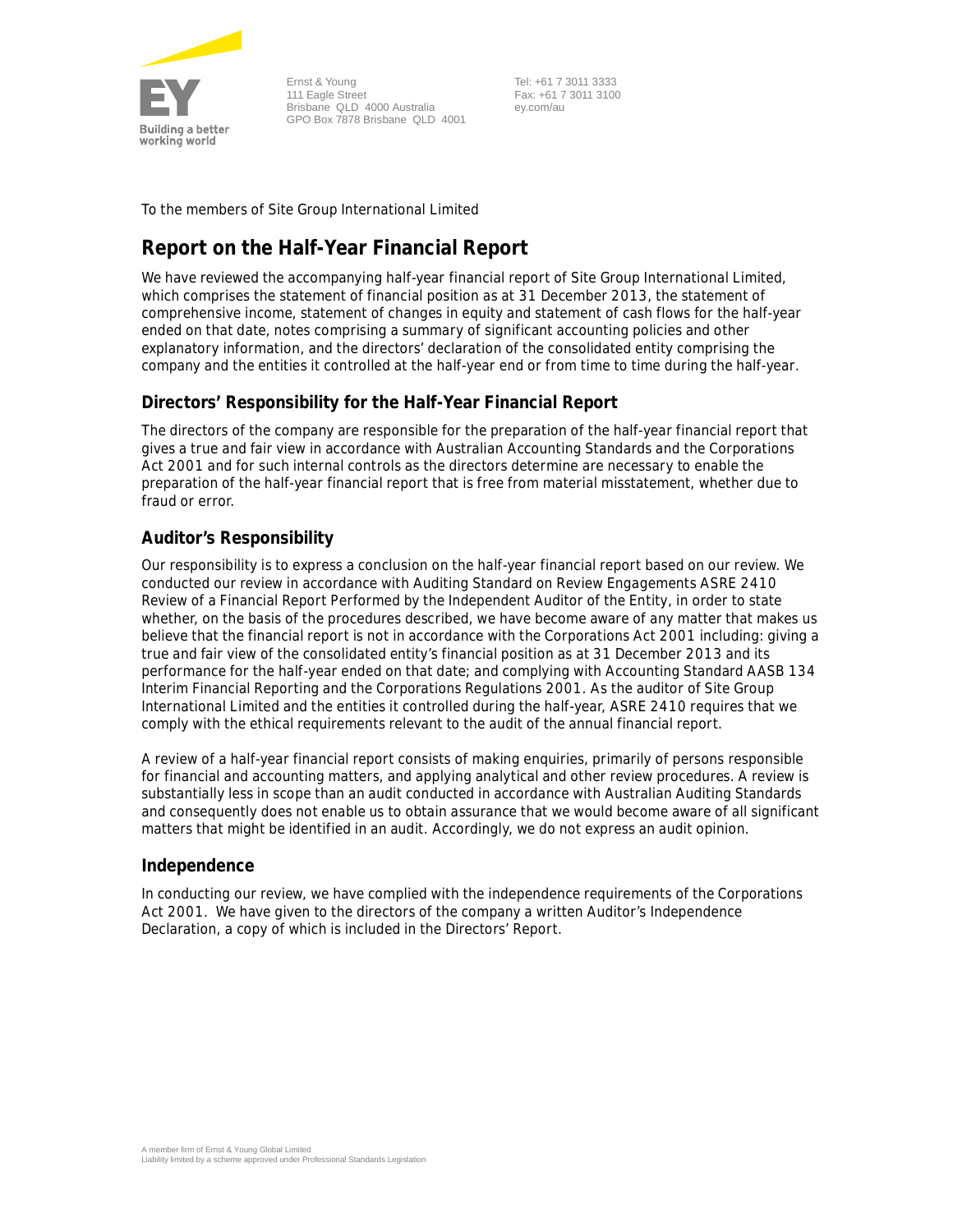

## **Conclusion**

Based on our review, which is not an audit, we have not become aware of any matter that makes us believe that the half-year financial report of Site Group International Limited is not in accordance with the *Corporations Act 2001*, including:

- a) giving a true and fair view of the consolidated entity's financial position as at 31 December 2013 and of its performance for the half-year ended on that date; and
- b) complying with Accounting Standard AASB 134 *Interim Financial Reporting* and the *Corporations Regulations 2001*.

 $\frac{1}{\sqrt{1}}$  $\cancel{4}$ عەا

Ernst & Young

rscra

Ric Roach Partner Brisbane 27 February 2014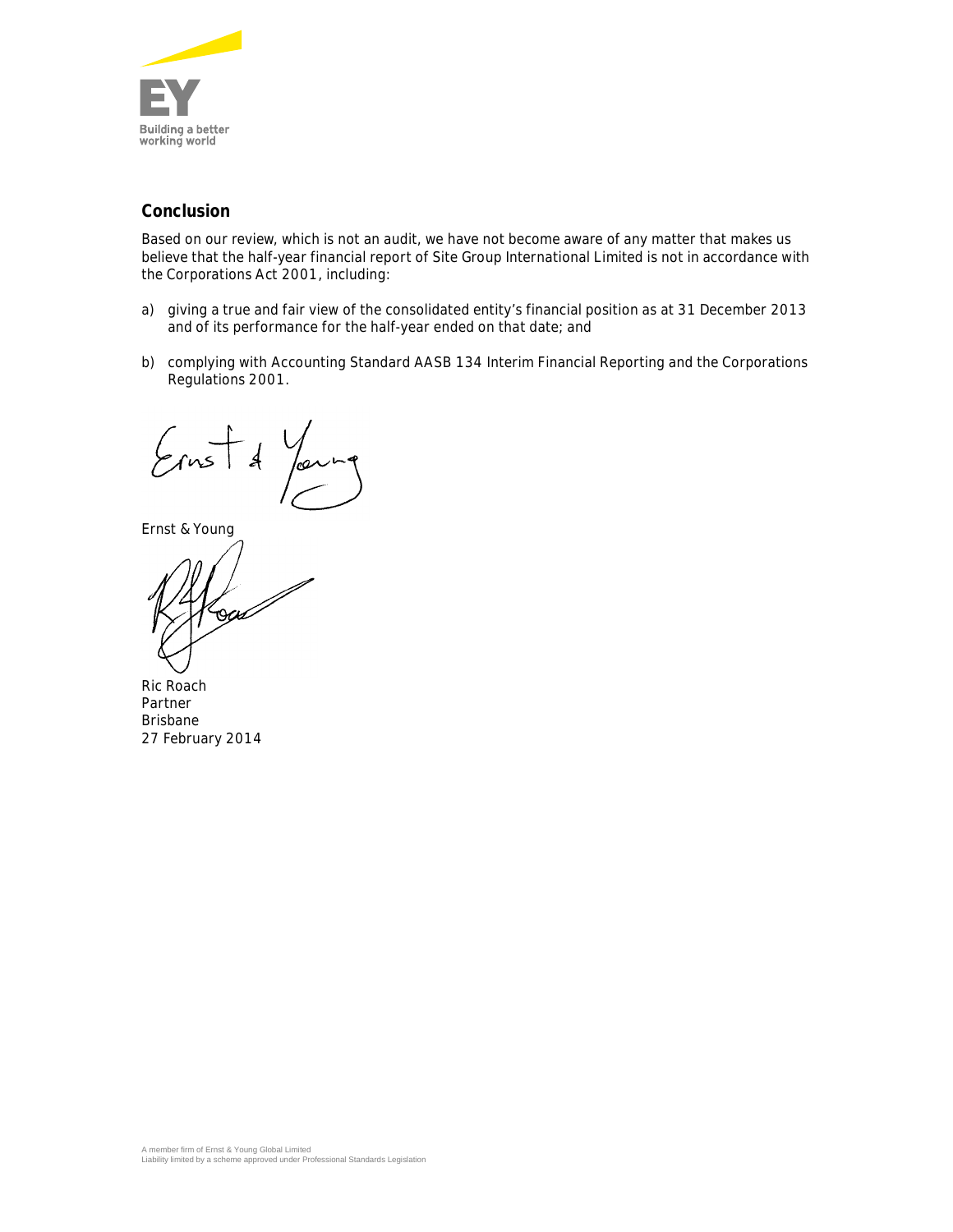## **Directors' Declaration**

In accordance with a resolution of the directors of Site Group International Limited, I state that:

In the opinion of the directors:

- (a) the financial statements and notes of Site Group International Limited for the half year ended 31 December 2013 are in accordance with the Corporations Act 2001, including:
	- i. Giving a true and fair view of the consolidated entity's financial position as at 31 December 2013 and of its performance for the half year ended on that date; and
	- ii. complying with Accounting Standards and the Corporations Regulations 2001.
- (b) There are reasonable grounds to believe that the Company will be able to pay its debts as and when they become due and payable.

On behalf of the Board

MWh

Vernon Wills **Director** 27 February 2014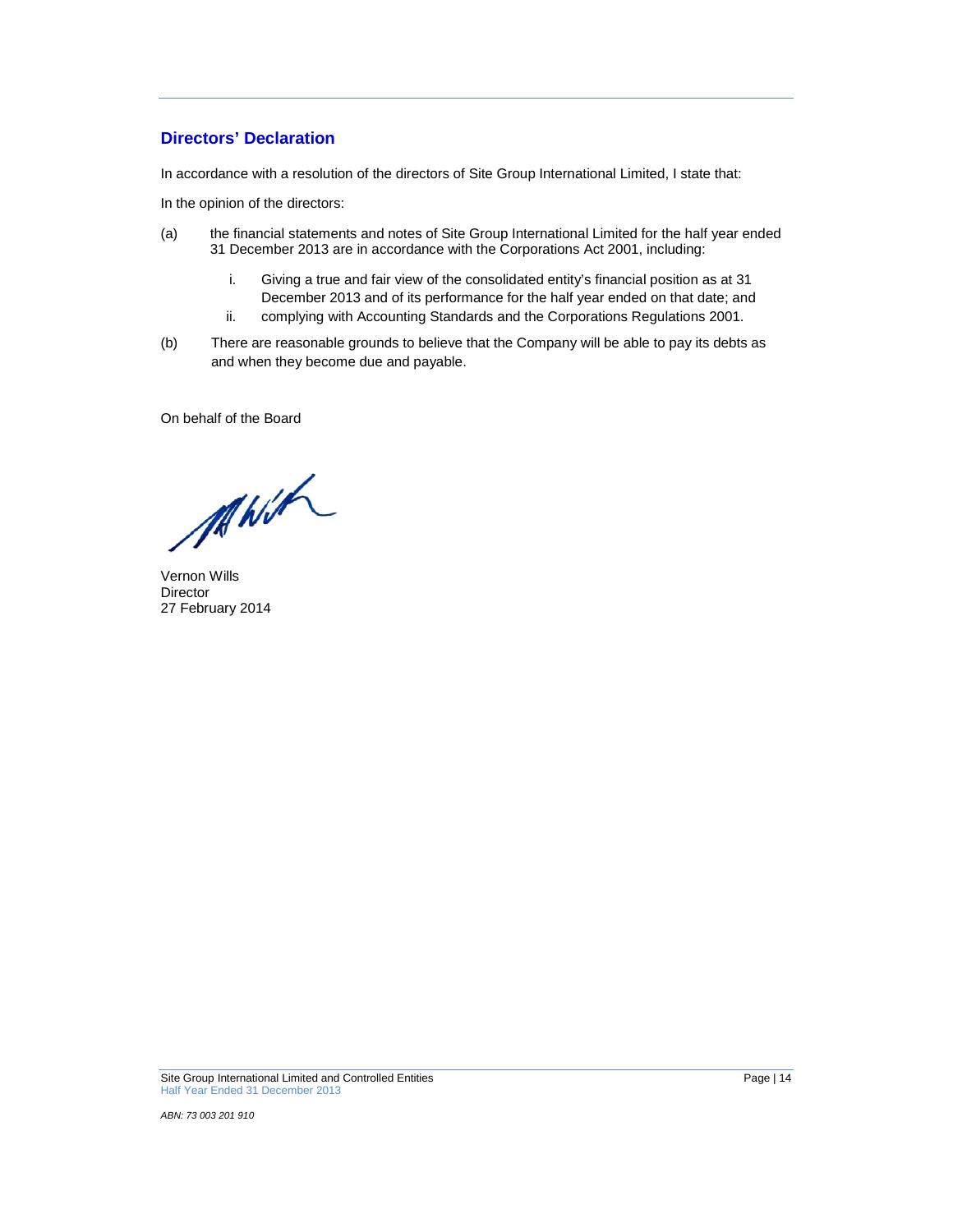# **Statement of Comprehensive Income**

|                                                                                             | <b>Consolidated Group</b>       |                                 |  |
|---------------------------------------------------------------------------------------------|---------------------------------|---------------------------------|--|
|                                                                                             | Half-year<br>ended<br>31-Dec-13 | Half-year<br>ended<br>31-Dec-12 |  |
|                                                                                             | \$                              | \$                              |  |
| <b>Continuing operations</b>                                                                |                                 |                                 |  |
| Revenue                                                                                     | 7,632,746                       | 6,207,366                       |  |
| Interest Income - external                                                                  | 18,846                          | 16,085                          |  |
| <b>Total Revenue</b>                                                                        | 7,651,592                       | 6,223,451                       |  |
| Contractor expenses                                                                         | (2, 190, 914)                   | (1,551,746)                     |  |
| Other direct fees and costs                                                                 | (1,522,071)                     | (1,248,982)                     |  |
| Employee benefits expense                                                                   | (3,017,378)                     | (2,811,214)                     |  |
| Depreciation and amortisation expense<br>Finance costs (Note 2)                             | (672, 656)<br>(8,996)           | (719, 530)                      |  |
| Other expenses (Note 3)                                                                     | (1,755,456)                     | (56, 611)<br>(2, 143, 277)      |  |
| Occupancy expenses                                                                          | (1,248,410)                     | (1,080,019)                     |  |
| Foreign currency (loss) / gain                                                              | 122,024                         | (9,511)                         |  |
| Loss before Tax                                                                             | (2,642,265)                     | (3,397,438)                     |  |
| Income tax benefit / (expense)                                                              | (1,744)                         |                                 |  |
| Loss for the period from continuing<br>operations                                           | (2,644,009)                     | (3,397,438)                     |  |
| Loss for the period                                                                         | (2,644,009)                     | (3,397,438)                     |  |
| Other Comprehensive Income to be<br>reclassified to profit or loss in subsequent<br>periods |                                 |                                 |  |
| Translation of foreign operations                                                           | 214,318                         | ( 47,815)                       |  |
| <b>Total Other Comprehensive Income</b>                                                     | 214,318                         | (47, 815)                       |  |
| <b>Total Comprehensive Income</b>                                                           | 2,429,691)                      | 3,445,253)                      |  |
|                                                                                             |                                 |                                 |  |
| Earnings (loss) per share                                                                   |                                 |                                 |  |
| Basic and diluted (cents per share)                                                         | (0.79)                          | (1.19)                          |  |

Site Group International Limited and Controlled Entities **Page 15** According to the Page | 15

Half Year Ended 31 December 2013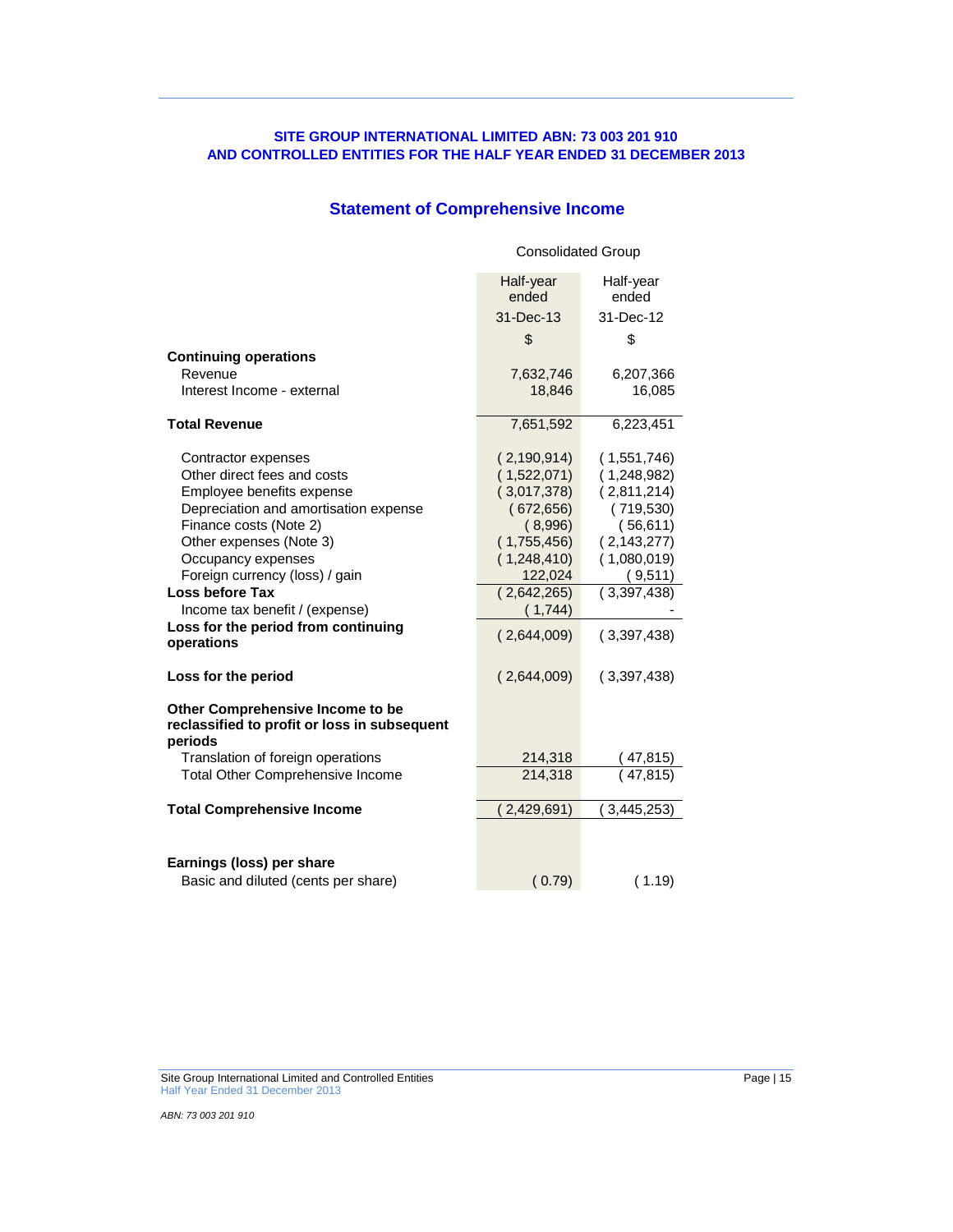## **SITE GROUP INTERNATIONAL LIMITED ABN: 73 003 201 910 AND CONTROLLED ENTITIES AS AT 31 DECEMBER 2013**

## **Statement of Financial Position**

|                                                    | <b>Consolidated Group</b> |                |  |  |
|----------------------------------------------------|---------------------------|----------------|--|--|
|                                                    | 31-Dec-13                 | 30-Jun-13      |  |  |
|                                                    | \$                        | \$             |  |  |
| Assets                                             |                           |                |  |  |
| <b>Current Assets</b>                              |                           |                |  |  |
| Cash and cash equivalents                          | 485,304                   | 1,465,584      |  |  |
| Trade and other receivables                        | 2,696,156                 | 2,973,819      |  |  |
| Inventories                                        | 91,602                    | 44,206         |  |  |
| Intangible Assets                                  | 162,450                   | 162,450        |  |  |
| Prepayments                                        | 170,866                   | 64,836         |  |  |
| <b>Security Deposits</b>                           | 280,339                   | 520,296        |  |  |
| <b>Total Current Assets</b>                        | 3,886,717                 | 5,231,191      |  |  |
| <b>Non-Current Assets</b>                          |                           |                |  |  |
| Property, plant and equipment (Note 8)             | 7,238,018                 | 6,896,687      |  |  |
| Intangible assets                                  | 1,855,170                 | 1,003,990      |  |  |
| Security deposits                                  | 330,582                   | 323,086        |  |  |
| Other non-current financial assets                 | 23,889                    | 16,046         |  |  |
| <b>Total Non-Current Assets</b>                    | 9,447,659                 | 8,239,809      |  |  |
| <b>Total Assets</b>                                | 13,334,376                | 13,471,000     |  |  |
| <b>Liabilities</b>                                 |                           |                |  |  |
| <b>Current Liabilities</b>                         |                           |                |  |  |
| Trade and other payables                           | 2,342,781                 | 1,573,893      |  |  |
| Interest bearing debt                              | 506,903                   | 4,953          |  |  |
| <b>Current tax liabilities</b>                     |                           | 17,494         |  |  |
| Provisions and other current financial liabilities | 206,571                   | 204,517        |  |  |
| <b>Total Current Liabilities</b>                   | 3,056,255                 | 1,800,857      |  |  |
| <b>Non-Current Liabilities</b>                     |                           |                |  |  |
| Other provisions                                   | 1,627,888                 | 1,396,682      |  |  |
| Interest bearing debt                              | 16,769                    | 19,364         |  |  |
| <b>Total Non-Current Liabilities</b>               | 1,644,657                 | 1,416,046      |  |  |
| <b>Total Liabilities</b>                           | 4,700,912                 | 3,216,903      |  |  |
| <b>Net Assets</b>                                  | 8,633,464                 | 10,254,097     |  |  |
| <b>Equity</b>                                      |                           |                |  |  |
| Issued capital (Note 5)                            | 36,723,347                | 36,148,564     |  |  |
| Reserves                                           | 1,673,665                 | 1,225,072      |  |  |
| Retained earnings / (losses)                       | 29,763,548)               | (27, 119, 539) |  |  |
| <b>Total Equity</b>                                | 8,633,464                 | 10,254,097     |  |  |

Site Group International Limited and Controlled Entities **Page 16** and Controlled Entities **Page 16** and Page | 16 Half Year Ended 31 December 2013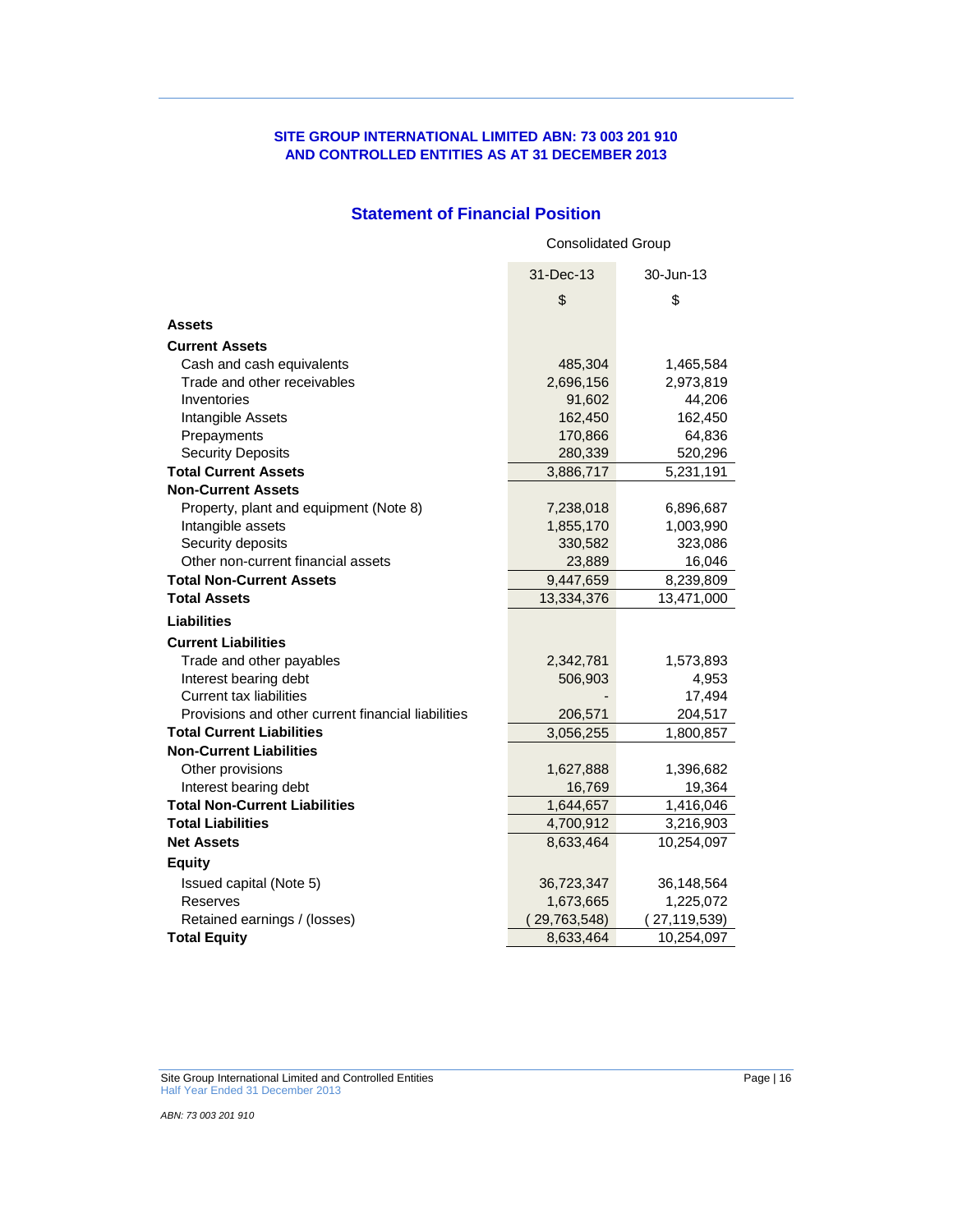## **Statement of Changes in Equity**

|                                                                               | Share<br>Capital      |                                                  |                                               | Reserves           |                      |
|-------------------------------------------------------------------------------|-----------------------|--------------------------------------------------|-----------------------------------------------|--------------------|----------------------|
|                                                                               | Ordinary              | Retained<br>Earnings/<br>(Accumulated<br>Losses) | Foreign<br>Currency<br>Translation<br>Reserve | Option<br>Reserve  | <b>Total</b>         |
| <b>Consolidated Group</b>                                                     | $\boldsymbol{\theta}$ | \$                                               | \$                                            | \$                 | \$                   |
| Balance at 1 July 2012                                                        | 25,362,928            | (21, 298, 134)                                   | 710,640                                       | 418,578            | 5,194,012            |
| <b>Comprehensive income</b>                                                   |                       |                                                  |                                               |                    |                      |
| Profit /(Loss) for the period                                                 |                       | (3,397,438)                                      |                                               |                    | (3,397,438)          |
| Other comprehensive income for the period                                     |                       |                                                  | (47, 815)                                     |                    | (47, 815)            |
| Total comprehensive income for the period                                     |                       | (3, 397, 438)                                    | (47, 815)                                     |                    | (3, 445, 253)        |
| Transactions with owners, in their capacity<br>as owners, and other transfers |                       |                                                  |                                               |                    |                      |
| Shares issued during the period                                               | 7,926,234             |                                                  |                                               |                    | 7,926,234            |
| <b>Transaction costs</b>                                                      | (345,071)             |                                                  |                                               |                    | (345,071)            |
| Share-based Payments<br>Total transactions with owners and other<br>transfers | 7,581,163             |                                                  |                                               | 200,003<br>200,003 | 200,003<br>7,781,166 |
| <b>Balance at 31 December 2012</b>                                            | 32,944,091            | (24, 695, 572)                                   | 662,825                                       | 618,581            | 9,529,925            |
|                                                                               |                       |                                                  |                                               |                    |                      |
| Balance at 1 July 2013                                                        | 36,148,564            | (27, 119, 539)                                   | 650,526                                       | 574,546            | 10,254,097           |
| <b>Comprehensive income</b>                                                   |                       |                                                  |                                               |                    |                      |
| Profit /(Loss) for the period                                                 |                       | (2,644,009)                                      |                                               |                    | (2,644,009)          |
| Other comprehensive income for the period                                     |                       |                                                  | 214,318                                       |                    | 214,318              |
| Total comprehensive income for the period                                     |                       | (2,644,009)                                      | 214,318                                       | $\blacksquare$     | (2,429,691)          |
| Transactions with owners, in their capacity<br>as owners, and other transfers |                       |                                                  |                                               |                    |                      |
| Shares issued during the period                                               | 652,842               |                                                  |                                               |                    | 652,842              |
| <b>Transaction costs</b>                                                      | (78,059)              |                                                  |                                               |                    | (78,059)             |
| <b>Share-based Payments</b>                                                   |                       |                                                  |                                               | 234,275            | 234,275              |
| Total transactions with owners and other<br>transfers                         | 574,783               |                                                  |                                               | 234,275            | 809,058              |
| <b>Balance at 31 December 2013</b>                                            | 36,723,347            | (29, 763, 548)                                   | 864,844                                       | 808,821            | 8,633,464            |

Site Group International Limited and Controlled Entities **Page 17** According to the Page | 17 Half Year Ended 31 December 2013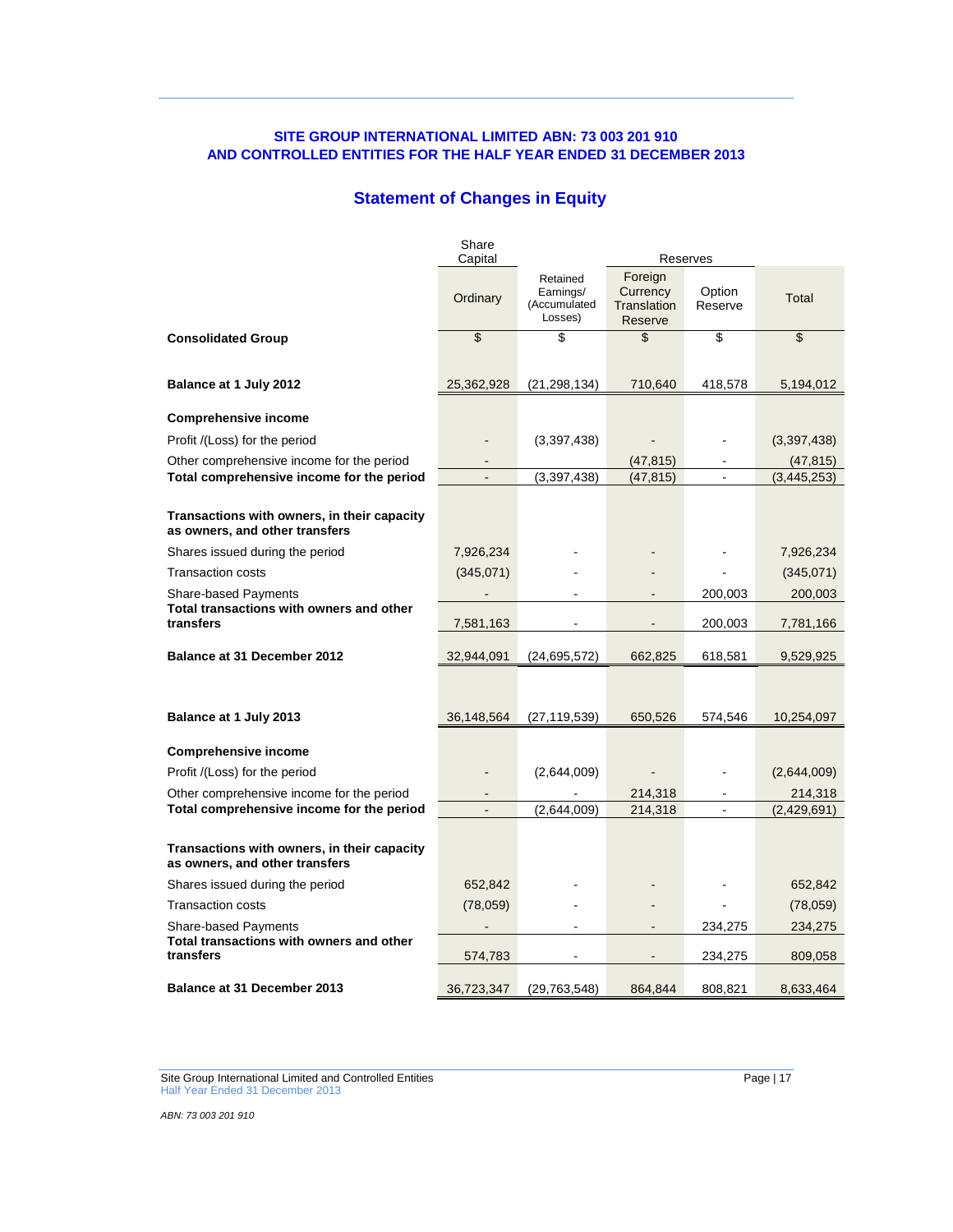## **Statement of Cash Flows**

|                                                            | <b>Consolidated Group</b>            |                                      |  |
|------------------------------------------------------------|--------------------------------------|--------------------------------------|--|
|                                                            | Half-year ended<br>31 Dec 2013<br>\$ | Half-year ended<br>31 Dec 2012<br>\$ |  |
| <b>Cash Flows From Operating Activities</b>                |                                      |                                      |  |
| Receipts from customers (Inclusive of GST)                 | 8,301,578                            | 5,601,677                            |  |
| Payments to suppliers and employees (Inclusive of GST)     | (9, 289, 826)                        | (9,344,100)                          |  |
| Interest received                                          | 18,828                               | 16,085                               |  |
| Finance costs                                              | (4, 812)                             | (54, 698)                            |  |
| Income tax paid                                            | (21, 283)                            |                                      |  |
| Net cash provided by/(used in) operating activities        | (995, 515)                           | (3,781,036)                          |  |
|                                                            |                                      |                                      |  |
| <b>Cash Flows From Investing Activities</b>                |                                      |                                      |  |
| Purchase of property, plant and equipment (Note 8)         | (423, 439)                           | (1, 157, 795)                        |  |
| Proceeds from disposals                                    | 21,432                               |                                      |  |
| Cash backed performance bonds                              | 251,402                              | (500,000)                            |  |
| Net cash acquired/ (paid) for business/subsidiary (Note 6) | (720, 700)                           | 47,292                               |  |
| Net cash provided by/(used in) investing activities        | (871, 305)                           | (1,610,503)                          |  |
|                                                            |                                      |                                      |  |
| <b>Cash Flows From Financing Activities</b>                |                                      |                                      |  |
| Proceeds from issue of shares                              | 382,842                              | 7,083,608                            |  |
| Proceeds from borrowings<br>Repayment of borrowings        | 500,000                              | (1,000,000)                          |  |
| Transaction costs on shares                                | (10, 106)                            | (345,071)                            |  |
|                                                            |                                      |                                      |  |
| Net cash provided by/(used in) financing activities        | 872,736                              | 5,738,537                            |  |
| Net increase/(decrease) in cash held                       | (994, 084)                           | 346,998                              |  |
| Net foreign exchange differences                           | 13,804                               | (542)                                |  |
| Cash and cash equivalents at beginning of period           | 1,465,584                            | 586,380                              |  |
| Cash and cash equivalents at end of period                 | 485,304                              | 932,836                              |  |

Site Group International Limited and Controlled Entities **Page 18** According to the Page | 18 Half Year Ended 31 December 2013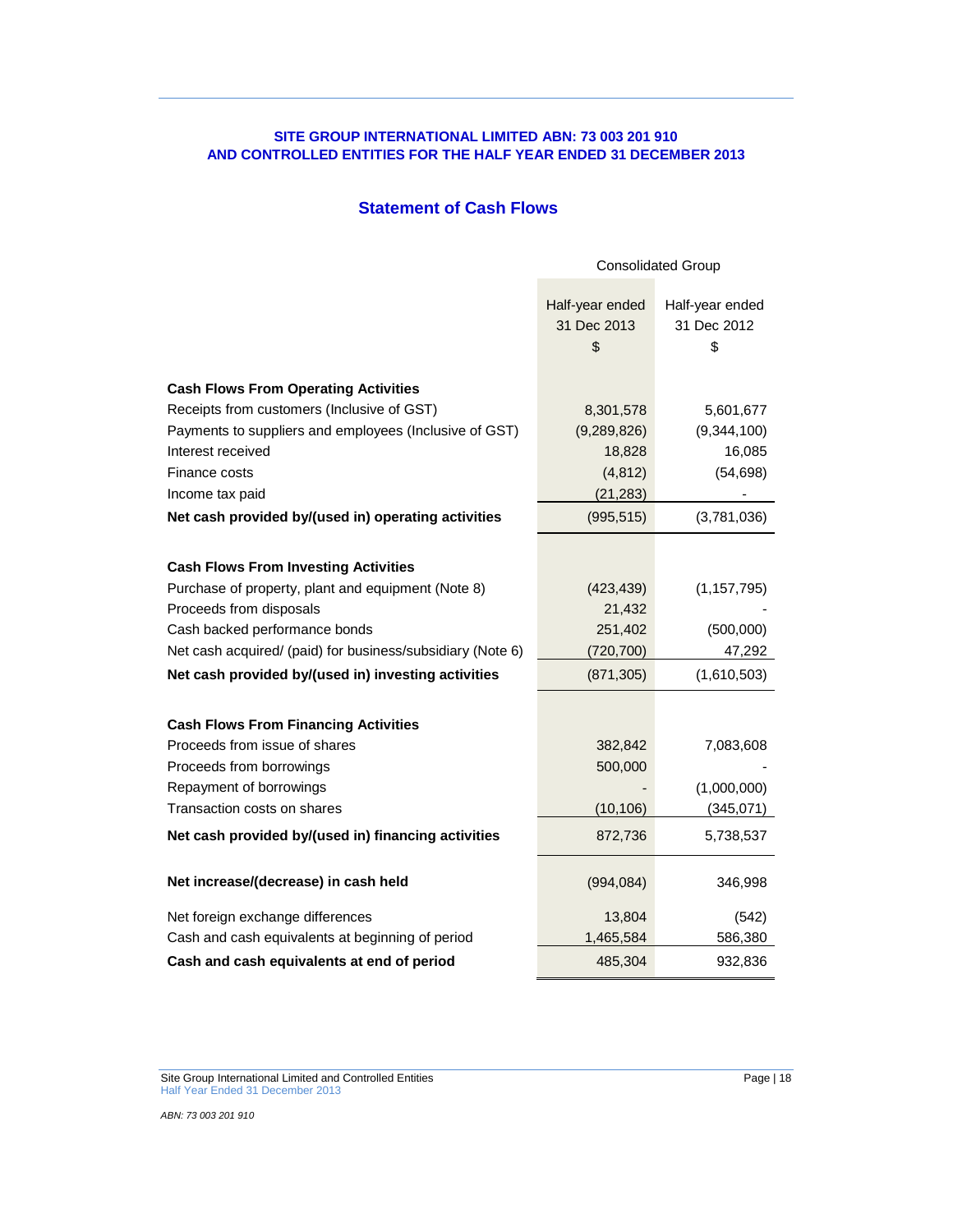## **Notes to the Financial Statements**

### **1 Significant accounting policies**

#### **Reporting entity**

Site Group International Limited (parent) is a company limited by shares incorporated in Australia whose shares are publically traded on the Australian Stock Exchange (ASX Code: SIT). The consolidated interim financial report of the company as at and for the six months ended 31 December 2013 comprises the parent company and its subsidiaries (together referred to as 'the consolidated entity' or 'Group').

#### **Statement of compliance**

The half-year financial report is an interim financial report prepared in accordance with the Corporations Act 2001 and AASB 134 Interim Financial Reporting. Compliance with AASB 134 ensures compliance with International Financial Reporting Standard IAS 34 Interim Financial Reporting. The half-year financial report does not include notes of the type normally included in an annual financial report and shall be read in conjunction with the most recent annual financial report.

The consolidated interim financial report was approved by the Board of Directors on 25 February 2014.

#### **Basis of preparation**

The financial statements have been prepared on the basis of historical cost. Cost is based on the fair values of the consideration given in exchange for assets. All amounts are presented in Australian dollars, unless noted.

The accounting policies and methods of computation adopted in the preparation of the half-year financial report are consistent with those adopted and disclosed in the company's 2013 annual financial report for the financial year ended 30 June 2013, except for the impact described below. These accounting policies are consistent with Australian Accounting Standards and with International Financial Reporting Standards.

#### *Accounting Standard Changes*

- AASB 10 Consolidated financial statements  $\bullet$
- AASB 11 Joint Arrangements
- AASB 12 Disclosure of interests in other entities
- AASB 13 Fair value measurement
- AASB 119 Employee Benefits
- AASB 2012-2 Amendments to Australian Accounting Standards Disclosures Offsetting Financial Assets and Liabilities
- AASB 2012-5 Amendments to Australian Accounting Standards arising from Annual improvements 2009-2011 Cycle
- AASB 2012-9 Amendments to AASB 1048 arising from withdrawal of Australian Interpretation 1039
- AASB CF 2013-1 Amendments to the Australian Conceptual Framework

The adoption of these amendments has not resulted in any major changes to the Group's accounting policies and has not had any effect on the financial position and performance of the Group for the half-year ended 31 December 2013.

The consolidated entity has not early adopted any other standard, interpretation or amendment that has been issued but is not yet effective.

Site Group International Limited and Controlled Entities **Page | 19** Page | 19 Half Year Ended 31 December 2013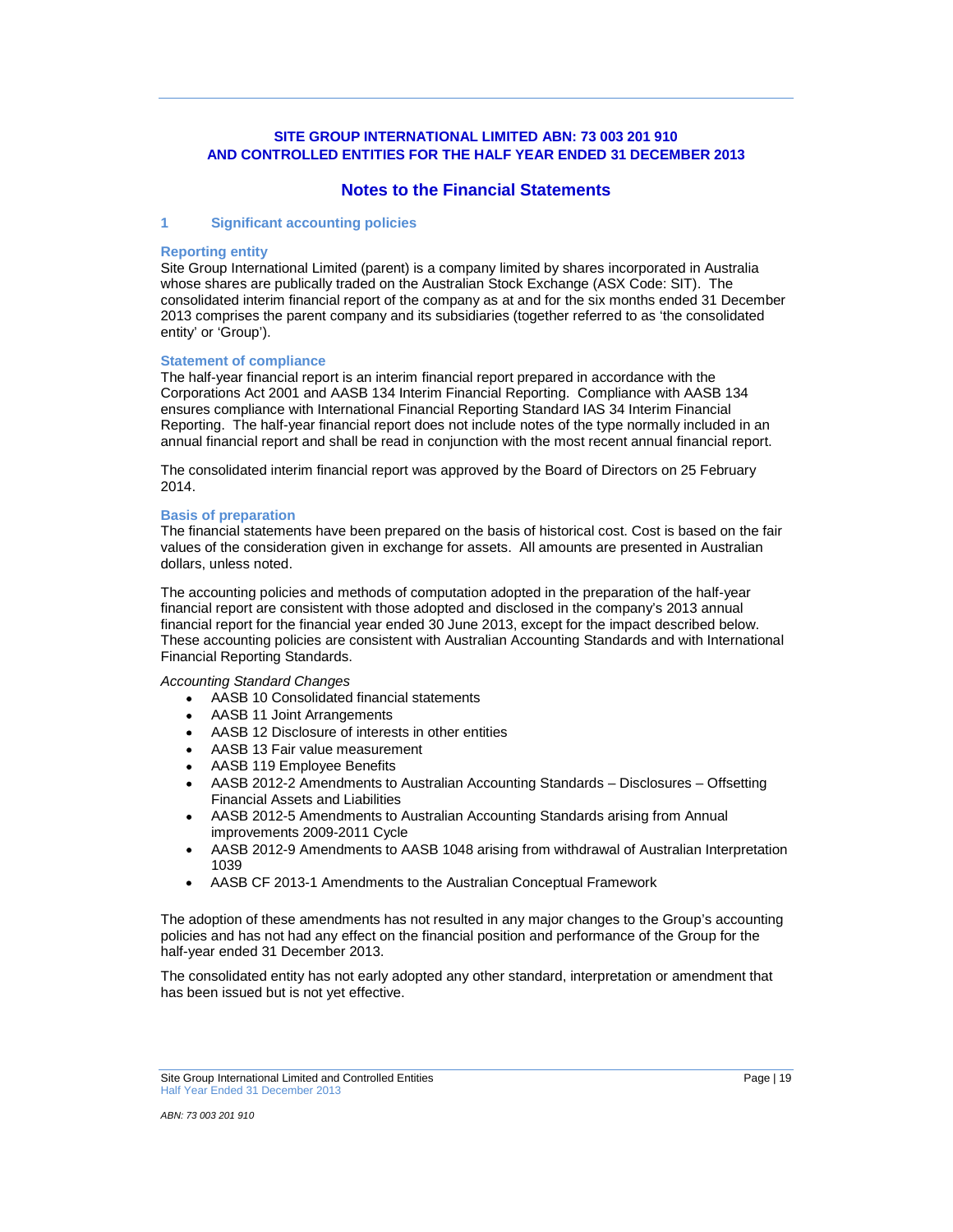#### **Estimates**

The preparation of interim financial reports requires management to make judgements, estimates and assumptions that affect the application of accounting policies and the reported amounts of assets and liabilities, income and expenses. Actual results may differ from these estimates.

In preparing the consolidated interim financial report, the significant judgements made by management in applying the Group's accounting policies and the key sources of estimation uncertainty were the same as those that applied to the consolidated financial report as at and for the year ended 30 June 2013.

#### **Going Concern**

The half year financial report has been prepared on the basis that the consolidated entity can continue to meet its financial obligations as and when they fall due and can therefore continue normal activities, including the settlement of liabilities and the realisation of assets in the ordinary course of business.

In the six months to 31 December 2013 the company incurred a net loss of \$2.6M and cash outflows from operating activities of \$1.0M. Current forecasts of operational performance and capital expenditure requirements, for the ongoing ramp up of new training facilities, indicate that this situation will continue into the third quarter of the 2014 financial year with cash receipts from training revenue starting to match the cash outflows from operations and capital expenditure.

Successful expansion of facilities and continual expansion of scope and programs , provide a platform for the company being self-funding in the fourth quarter of the 2014 financial year. At 31 December 2013, the company had cash reserves of \$485,304 as well as access to undrawn debt facilities of \$1,500,000. The Company also completed a non-renounceable entitlement offer in January 2014 raising \$4,687,983 before offer costs. Funds raised under the offer have been earmarked to facilitate organic growth and development in conjunction with an acquisition strategy and working capital purposes. The existing debt facility with Wayburn Holdings Pty Ltd for \$2 million has been extended to 31 August 2015.

The directors believe that at the date of the signing of the financial statements there are reasonable grounds to believe that, having regard to the matters set out above, the entity will meet its operational cash flow forecasts. However should this not be the case the company has the ability to draw upon the debt facility. Further the directors expect the company to continue to have the support of its investors and raise sufficient funds (if needed) to meet the company's anticipated cash flow requirements so that it can meet its obligations as and when they fall due.

#### **2 Finance Costs**

|                                                       | <b>Half Year</b> | <b>Half Year</b>    |
|-------------------------------------------------------|------------------|---------------------|
|                                                       | Ended            | Ended               |
|                                                       |                  | 31-Dec-13 31-Dec-12 |
|                                                       |                  |                     |
| <b>Finance Costs</b>                                  |                  |                     |
| Interest Expense - Third Parties                      | 5.544            | 4.827               |
| Interest Expense - Related Parties (Wayburn Holdings) | 1.950            | 49.871              |
| <b>Facilities Fee</b>                                 | 1.502            | 1.913               |
|                                                       | 8.996            | 56.611              |

Site Group International Limited and Controlled Entities **Page | 20** Page | 20 Half Year Ended 31 December 2013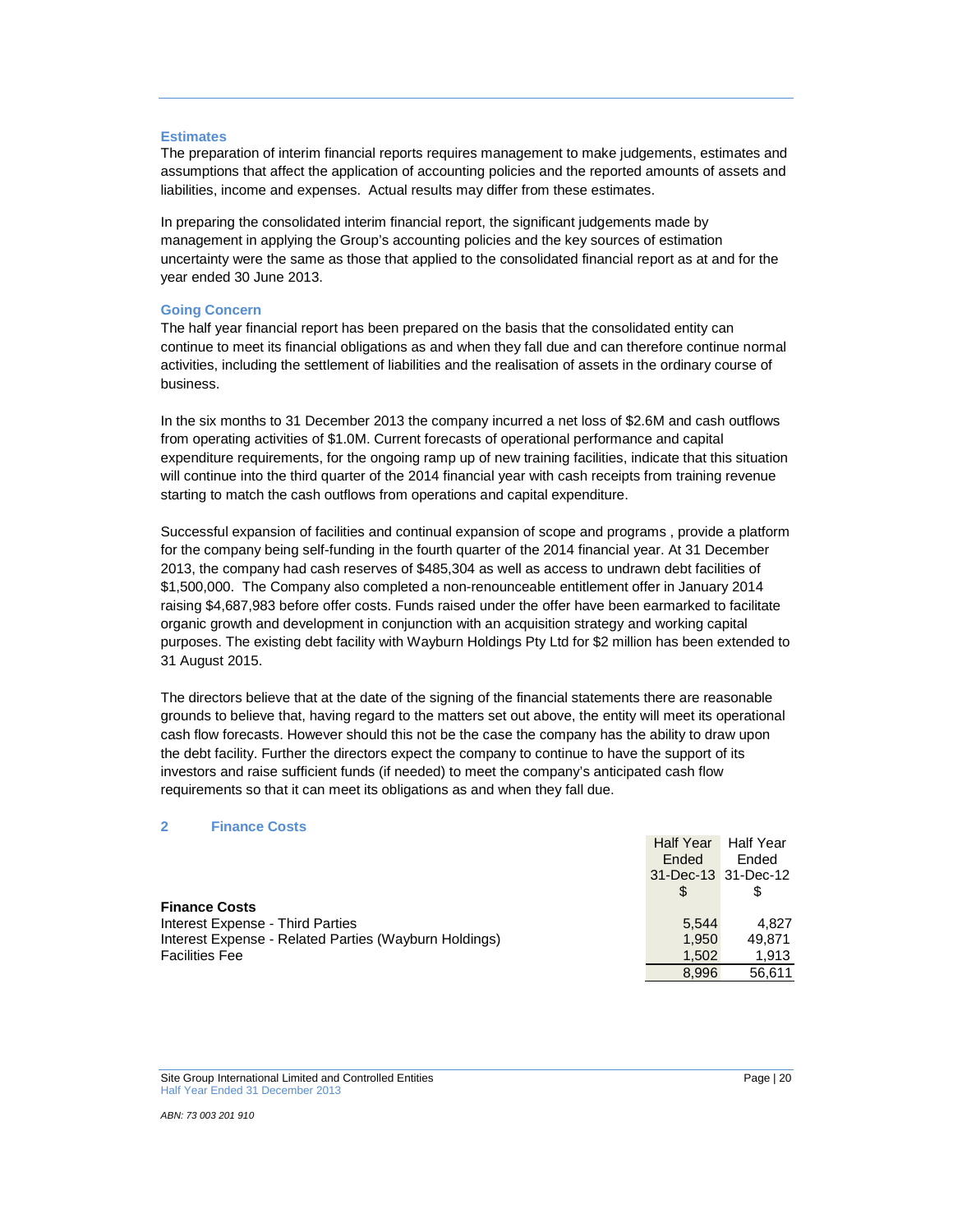#### **3 Other Expenses**

|                                               | <b>Half Year</b>    | <b>Half Year</b> |
|-----------------------------------------------|---------------------|------------------|
|                                               | Ended               | Ended            |
|                                               | 31-Dec-13 31-Dec-12 |                  |
|                                               | \$.                 | \$               |
| <b>Other expenses</b>                         |                     |                  |
| Legal, accounting and other professional fees | 204,716             | 249.403          |
| Travel and accommodation                      | 378,208             | 384.124          |
| Marketing expense                             | 195.529             | 264.364          |
| <b>Consultants Expense</b>                    | 400,665             | 731,312          |
| Other operating expenses                      | 576,338             | 514,074          |
|                                               | 1.755.456           | 2.143.277        |

#### **4 Segment information**

For management purposes Site Group International Limited has organised its business into three separate units based on the products and services offered – the Directors and Executive Management of the company review the results on this basis. The three reportable business segments of the Group are:

- **Site Skills Training** which delivers vocational training and assessment services through four training facilities located at Perth, Gladstone, Darwin and Landsborough. At these locations our experienced team assesses, up-skills and trains industry experienced candidates in the mining and processing, oil and gas, construction, camp services, hospitality and logistic sectors.
- Site WorkReady delivers "ready to work" international employees through an end to end service utilising the training and assessment facility at Clark Freeport Zone. Working closely with their clients, the Site WorkReady team identify workers, complete assessment services and develop appropriate training. Employment candidates receive instruction in English, workplace health and safety systems as well as employer orientation training to support their transition to employment.
- **Site Skills Training - Clark Freeport Zone (CFZ)** operates a 300,000m<sup>2</sup> facility at Clark Freeport Zone in the Philippines allowing the company to deliver Australian standard training in a low cost and controlled environment. This facility has the capacity to complete large scale residential training programs customised to meet client specific requirements.

Management monitors the operating results of its business units separately for the purposes of making decisions about resource allocation and performance assessment. Segment performance is evaluated based on operating profit/loss consistent with the operating profit/loss in the consolidated financial statements. Group financing and corporate overheads are managed on a group basis and not allocated to operating segments. Transfer prices between the operating segments are on an arm's length basis in a manner similar to transactions with third parties.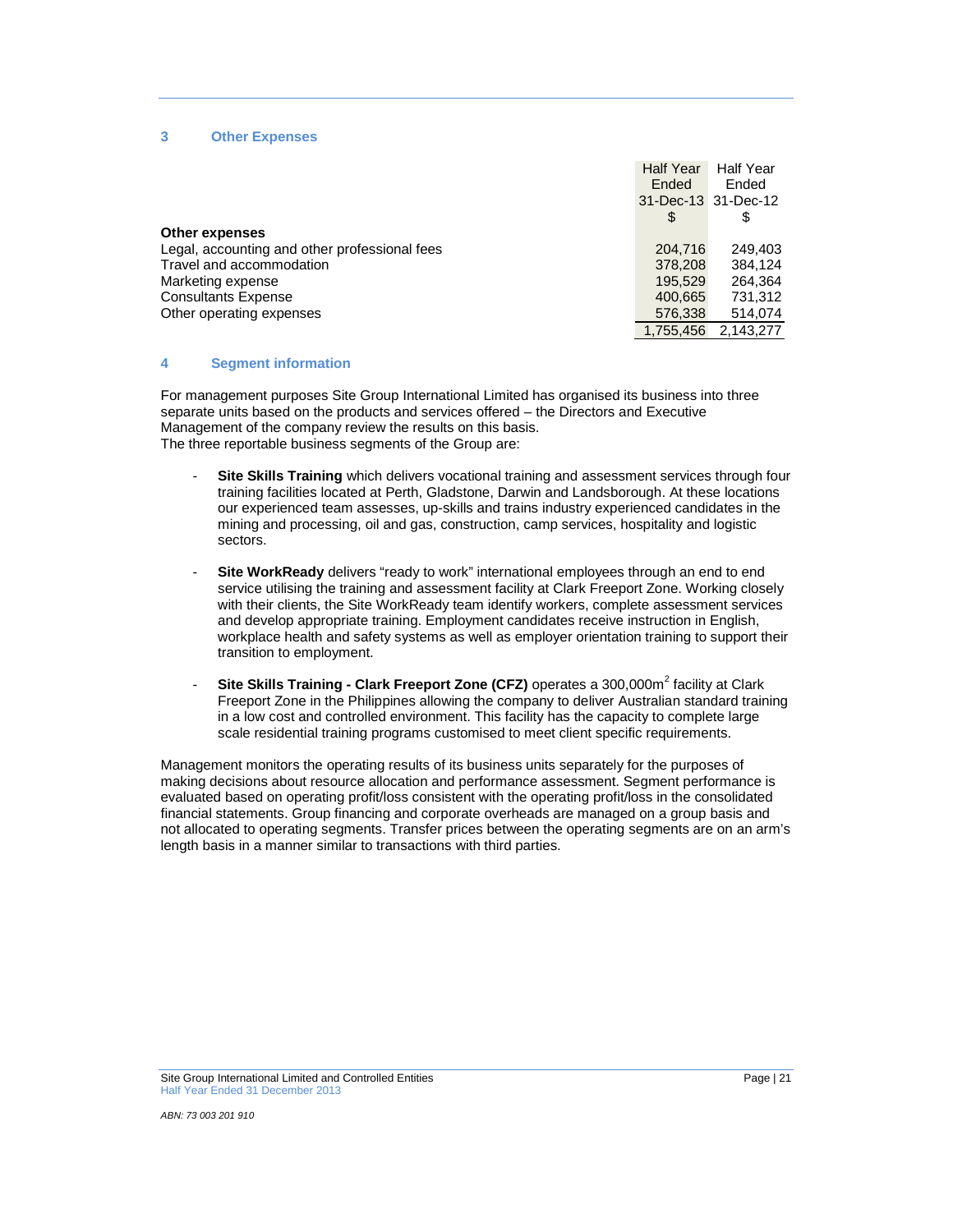## **4 Segment information continued…**

### **Half Year ended 31 December 2013**

|                                                   | <b>Site Skills</b><br>Training | Site<br>WorkReady | <b>Site Skills</b><br>Training<br><b>CFZ</b> | Total<br>Segments | Corporate<br>and<br>Eliminations | Total         |
|---------------------------------------------------|--------------------------------|-------------------|----------------------------------------------|-------------------|----------------------------------|---------------|
|                                                   | \$                             | \$                | \$                                           | \$                | \$                               | $\mathsf{\$}$ |
| Revenue                                           |                                |                   |                                              |                   |                                  |               |
| Sales revenue - External<br>customer              | 5,390,396                      | 288,014           | 1,953,661                                    | 7,632,071         | 675                              | 7,632,746     |
| Total segment revenue                             | 5,390,396                      | 288,014           | 1,953,661                                    | 7,632,071         | 675                              | 7,632,746     |
|                                                   |                                |                   |                                              |                   |                                  |               |
| Segment net operating profit/<br>(loss) after tax | (117,071)                      | (394, 442)        | (702, 728)                                   | (1,214,242)       | (1,429,767)                      | (2,644,009)   |
| Interest revenue                                  |                                |                   | 1,678                                        | 1,678             | 17,168                           | 18,846        |
| Interest expense                                  | (3, 124)                       | (3)               |                                              | (3, 127)          | (4,367)                          | (7, 494)      |
| Depreciation                                      | (280, 973)                     | (477)             | (278, 116)                                   | (559, 565)        | (113,090)                        | (672, 656)    |
| Income tax expense                                | (1,744)                        |                   | ٠                                            | (1,744)           | ۰                                | (1,744)       |
|                                                   |                                |                   |                                              |                   |                                  |               |
| <b>Statement of Financial Position</b>            |                                |                   |                                              |                   |                                  |               |
| Segment assets                                    | 5,305,125                      | 101,730           | 6,356,794                                    | 11,763,649        | 1,570,728                        | 13,334,377    |
| Segment liabilities                               | 867,661                        | 35,739            | 2,185,125                                    | 3,088,525         | 1,612,388                        | 4,700,912     |

## **Half year ended 31 December 2012**

|                                                   | <b>Site Skills</b><br>Training | Site<br>WorkReady | Site Skills<br>Training<br><b>CFZ</b> | Total<br>Segments | Corporate<br>and<br>Eliminations | Total       |
|---------------------------------------------------|--------------------------------|-------------------|---------------------------------------|-------------------|----------------------------------|-------------|
|                                                   | \$                             | \$                | \$                                    | \$                | \$                               | \$          |
| Revenue                                           |                                |                   |                                       |                   |                                  |             |
| Sales revenue - External<br>customer              | 3,159,322                      | 1,719,490         | 1,328,554                             | 6,207,366         |                                  | 6,207,366   |
| Sales revenue - Inter-<br>segment                 |                                |                   | 488,865                               | 488,865           | (488, 865)                       |             |
| <b>Total segment revenue</b>                      | 3,159,322                      | 1,719,490         | 1,817,419                             | 6,696,231         | (488, 865)                       | 6,207,366   |
|                                                   |                                |                   |                                       |                   |                                  |             |
| Segment net operating profit/<br>(loss) after tax | (1,082,351)                    | 115,555           | (716, 035)                            | (1,682,831)       | (1,714,607)                      | (3,397,438) |
| Interest revenue                                  |                                |                   |                                       |                   | 16,085                           | 16,085      |
| Interest expense                                  |                                |                   |                                       |                   | (54, 698)                        | (54, 698)   |
| Depreciation                                      | (272, 310)                     | ٠                 | (325, 860)                            | (598, 170)        | (121, 360)                       | (719, 530)  |
| <b>Statement of Financial Position</b>            |                                |                   |                                       |                   |                                  |             |
| as at 30 June 2013                                |                                |                   |                                       |                   |                                  |             |
| Segment assets                                    | 4,095,621                      | 469,229           | 6,447,774                             | 11,012,624        | 2,458,376                        | 13,471,000  |
| Segment liabilities                               | 885,229                        | 115,107           | 1,975,922                             | 2,976,258         | 240,645                          | 3,216,903   |

Site Group International Limited and Controlled Entities **Page 122** And The State Book Page | 22 Half Year Ended 31 December 2013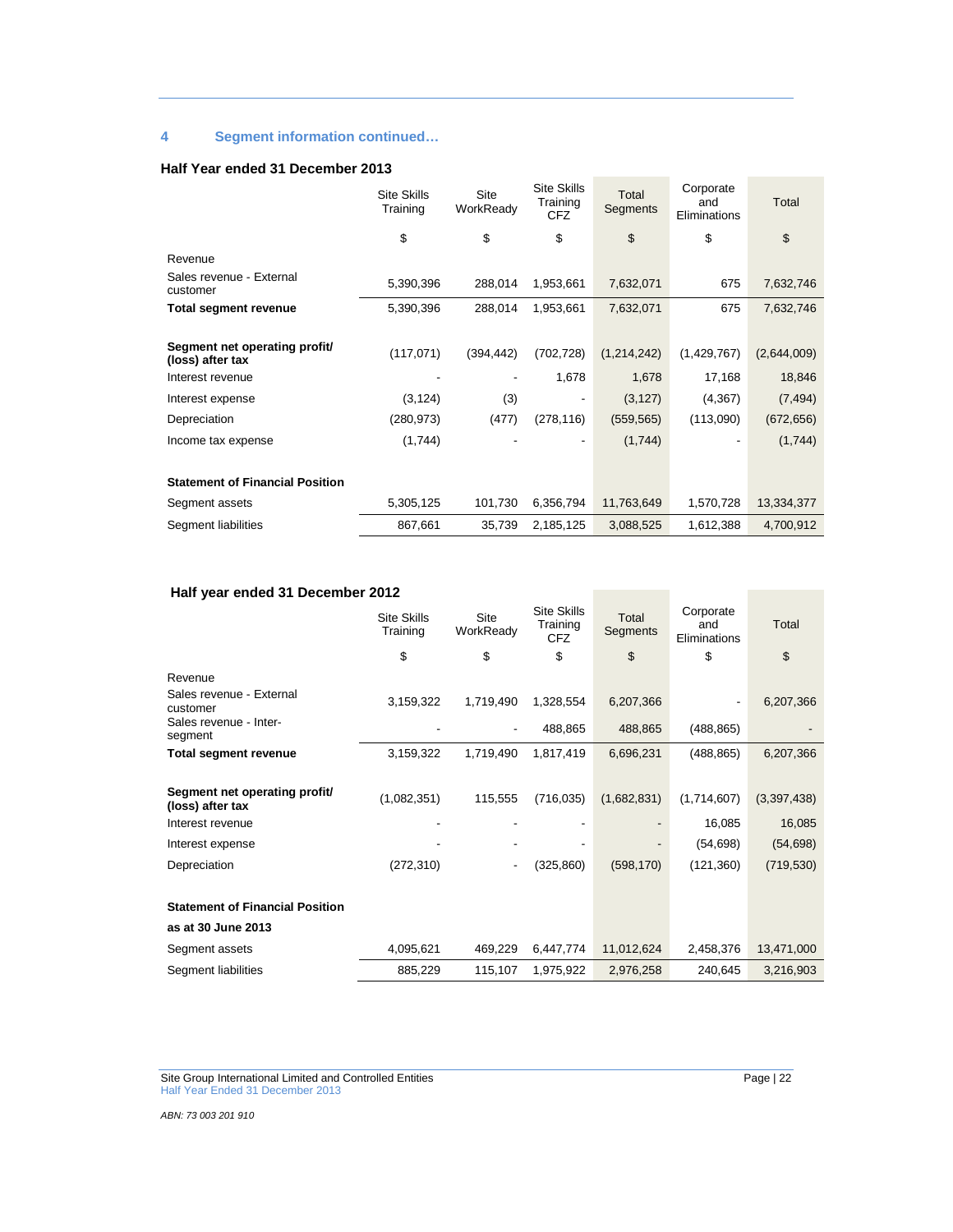## **4 Segment information continued…**

| <b>Reconciliation of loss</b>                                                                                                                                                            | <b>Half Year</b><br>Ended<br>$31 - Dec-13$<br>\$                                 | <b>Half Year</b><br>Ended<br>31-Dec-12<br>\$                                     |
|------------------------------------------------------------------------------------------------------------------------------------------------------------------------------------------|----------------------------------------------------------------------------------|----------------------------------------------------------------------------------|
| Segment loss<br>Head office occupancy costs<br>Corporate employee benefits including Directors<br>Legal, accounting and other professional fees<br>Travel costs<br>Other corporate costs | (1,214,242)<br>(106, 799)<br>(796, 094)<br>(181, 127)<br>(61, 256)<br>(284, 491) | (1,682,831)<br>(100, 983)<br>(801, 221)<br>(225, 458)<br>(134, 512)<br>(452,433) |
| Group loss                                                                                                                                                                               | (2,644,009)                                                                      | (3,397,438)                                                                      |

## **5 Issued Capital**

Issued capital as at 31 December 2013 amounted to \$36,723,347 (339,855,904 ordinary shares) (30 June 2013: \$36,148,564 (330,700,034 shares).

| During the period the following movements in contributed equity occurred. |                   |            |
|---------------------------------------------------------------------------|-------------------|------------|
| Movement in ordinary shares on issue                                      | <b>No. Shares</b> | \$         |
| 30 June 2012 share capital                                                | 229,563,482       | 25,362,928 |
| Share issue $-4$ July 2012                                                | 32,908,270        | 3,446,992  |
| Share issue $-4$ July 2012                                                | 5,750,000         |            |
| Share issue - 31 July 2012                                                | 8,091,681         | 971,002    |
| Share issue - 27 September 2012                                           | 1,343,101         | 220,000    |
| Share issue - 27 September 2012                                           | 750,000           |            |
| Share issue - 5 October 2012                                              | 27,213,450        | 3,265,614  |
| Share issue - 6 November 2012                                             | 138,130           | 22,626     |
| Transaction costs relating to capital raising                             |                   | (345,071)  |
| 31 December share capital                                                 | 305,758,114       | 32,944,091 |
| Share issue - 5 April 2013                                                | 24,941,920        | 3,367,159  |
| Transaction costs relating to capital raising                             |                   | (162,685)  |
| 30 June 2013 share capital                                                | 330,700,034       | 36,148,564 |
| Share issue $-2$ August 2013                                              | 3,000,000         |            |
| Share issue - 6 September 2013                                            | 4,650,000         |            |
| Share issue - 13 November 2013                                            | 2,835,870         | 382,842    |
| Share issue - 13 November 2013                                            | 300,000           |            |
| Share Buy-back - 19 November 2013                                         | (6,630,000)       |            |
| Share issue - 6 December 2013                                             | 2,000,000         | 270,000    |
| Share issue - 6 December 2013                                             | 3,000,000         |            |
| Transaction costs relating to capital raising                             |                   | (78, 059)  |
| 31 December 2013 share capital                                            | 339,855,904       | 36,723,347 |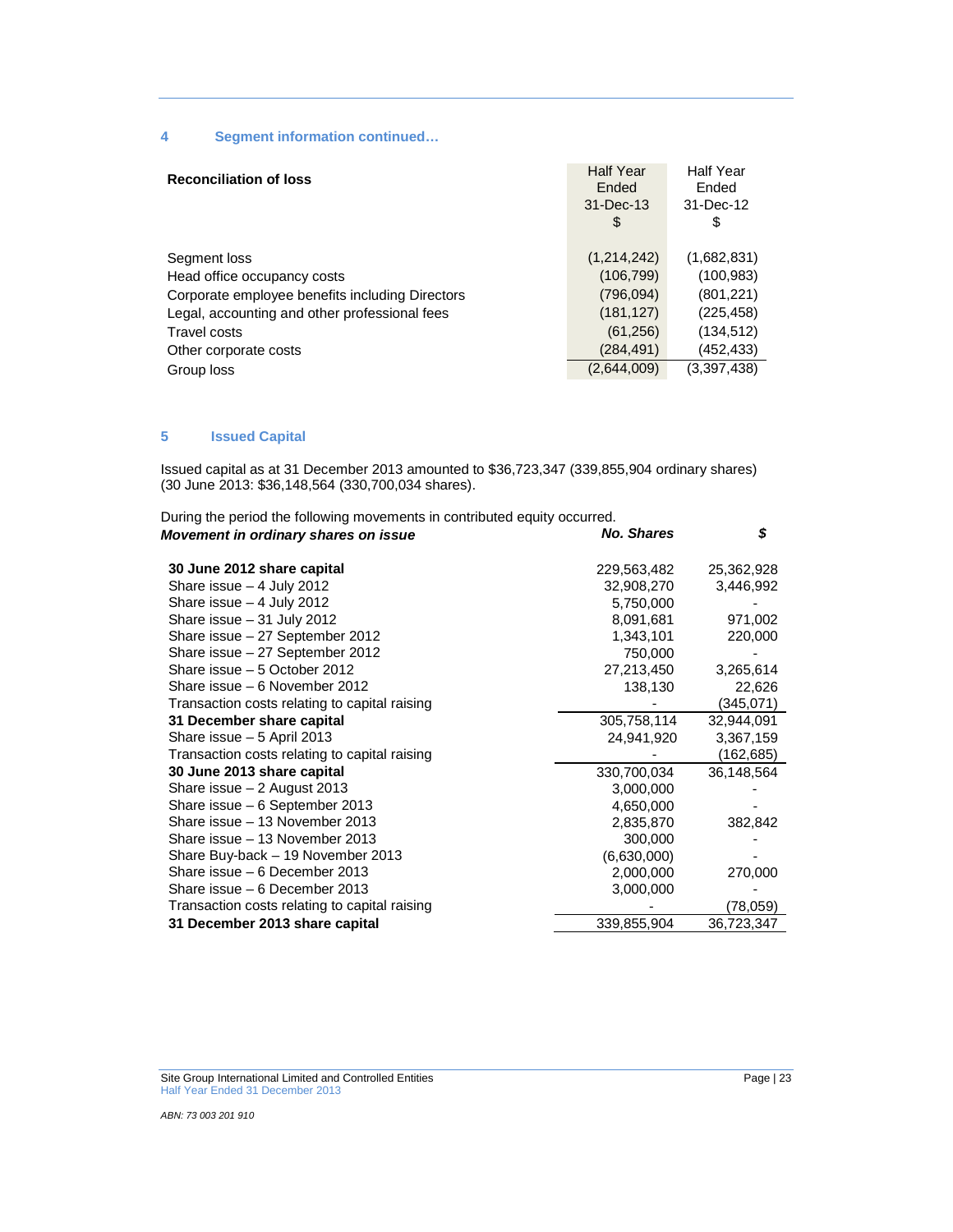## **5 Issued Capital continued…**

- On 4 July 2012 the company completed the issue of 32,908,270 shares under a private placement of shares at \$0.12 per share in addition 5,750,000 shares were issued to Directors and certain contractors under terms similar to the Employee Share Plan.
- On 31 July 2012 the company completed the issue of 8,091,681 shares under a Share Purchase Plan with an issue price of \$0.12 cents per share.
- On 27 September 2012 under the terms of the acquisition agreement for Axis Training Group Pty Ltd, the company issued 1,343,101 shares to the vendor shareholder at the issue price of \$0.1638 per share in addition 750,000 shares were issued at nil consideration and escrowed for certain employees of Axis to be awarded on the completion of milestone performance requirements.
- On the 5 October 2012, following approval of shareholders at the Annual General Meeting, the company issued 27,213,450 shares (being a significant portion of the SPP issue shortfall) at a price of \$0.12 per share.
- On 6 November 2012 in accordance with the agreement for the acquisition of Axis Training Group Pty Ltd the company issued the vendor shareholder an additional 138,130 shares at an issue price of \$0.1638 per share representing the value of the improved working capital position over the agreed balance sheet position specified in the contract.
- On 5 April 2013 the company issued 24,941,920 shares under a private placement at \$0.135 per share.
- On 2 August 2013 the company issued 3,000,000 sign on and bonus shares at no cost to employees in lieu of cash based remuneration and allowing management to participate in the growth of Site Group International Limited as shareholders.
- On 6 September 2013 4,650,000 shares were issued under the Employee Share Plan. For accounting purposes the nature of the share plan results in the shares being valued as if they were options with a result that the issue price of \$0.20 per share will not be recorded until the conditions of issue are satisfied.
- On 13 November 2013 following approval at the Annual General Meeting, the company issued 2,835,870 shares to the Chairman and CEO at \$0.135 per share as part of their participation in the placement completed on 5 April 2013.
- On 13 November 2013 following approval at the Annual General Meeting, the company issued a further 300,000 shares under the Employee Share Plan as per the issue on the 6 September 2013.
- On 19 November 2013, the company completed a buy-back of shares issued under the Employee Share Plan and sign on shares forfeited by employees when they resigned from the group.
- On 6 December 2013 under the terms of the acquisition agreement for Romea Consulting Pty Ltd, the company issued 2,000,000 shares to the vendor shareholder at the issue price of \$0.135 per share. In addition 3,000,000 shares were issued at nil consideration and escrowed for certain employees of Romea to be awarded on the completion of milestone performance requirements.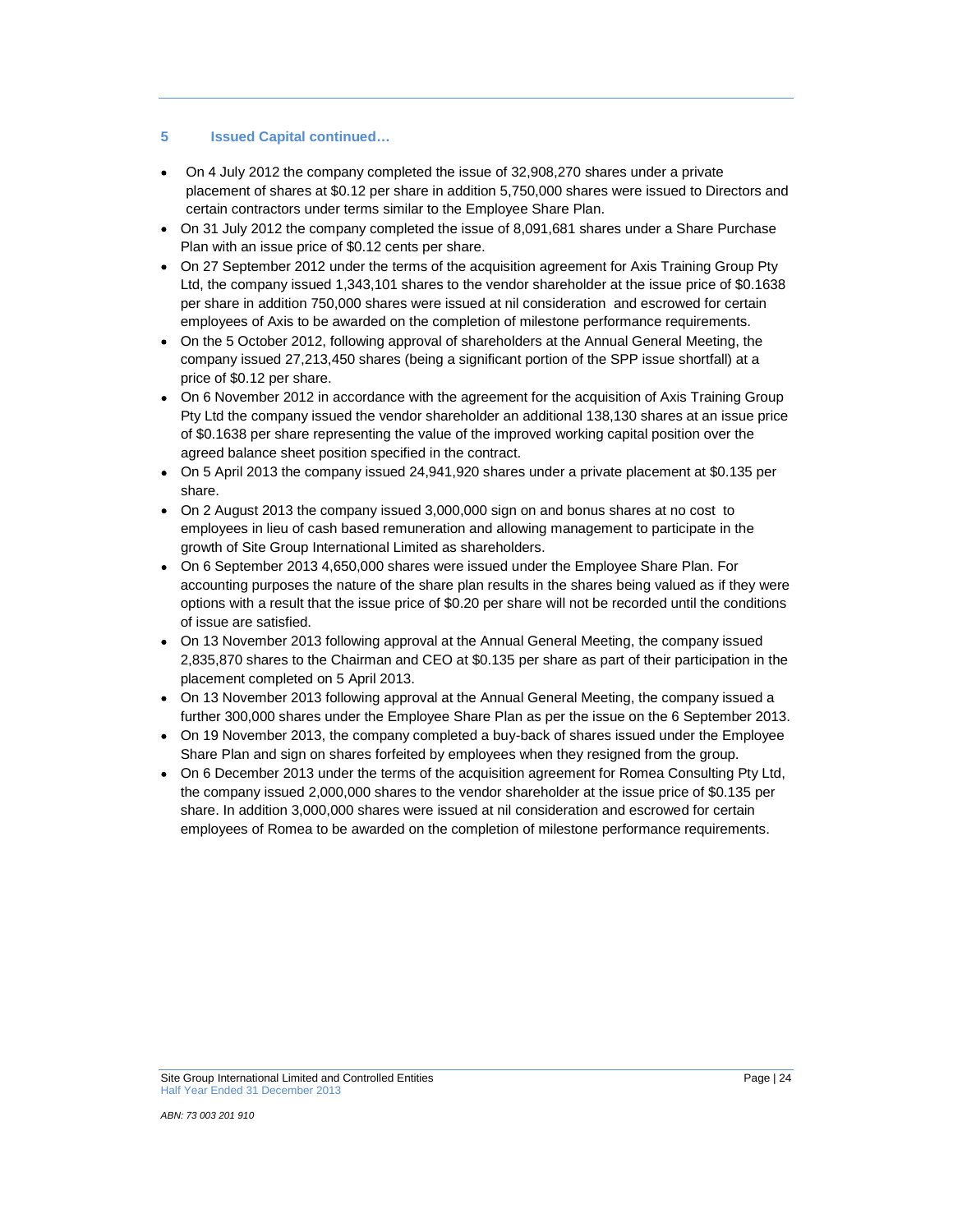### **6 Business Combinations**

On 6 December 2013, the Group acquired 100% of the shares in Romea Consulting Pty Ltd (Romea) a business that provides training and assessment services in energy related skills training. The acquisition has been accounted for using the acquisition method. The acquisition date fair value of the acquired business is preliminary and may be adjusted as a result of obtaining a formal valuation within 12 months in accordance with AASB 3 Business Combinations.

The provisional fair value of the identifiable assets and liabilities of Romea Consulting Pty Ltd as at the date of acquisition was: **Fair value** 

|                                                                                                   | recognised on<br>acquisition |
|---------------------------------------------------------------------------------------------------|------------------------------|
|                                                                                                   |                              |
| <b>Assets</b>                                                                                     |                              |
| <b>Debtors</b>                                                                                    | 53,754                       |
| Property, plant and equipment<br>Intangibles – intellectual property including training materials | 50,088<br>1,019,096          |
|                                                                                                   | 1,122,938                    |
|                                                                                                   |                              |
| <b>Liabilities</b>                                                                                |                              |
| <b>Bank overdraft</b>                                                                             | 44,227                       |
| Trade and other payables                                                                          | 106,053                      |
| Provisions                                                                                        | 26,185                       |
|                                                                                                   | 176,465                      |
| Provisional fair value of identifiable net assets                                                 | 946,473                      |
|                                                                                                   |                              |
|                                                                                                   |                              |
|                                                                                                   |                              |
| Acquisition date fair value of purchase consideration transferred:                                |                              |
| Shares in Site Group International Limited, at fair value                                         | 270,000                      |
| Cash paid                                                                                         | 676,473                      |
| <b>Total purchase consideration</b>                                                               | 946,473                      |
|                                                                                                   |                              |
| Net cash acquired with the subsidiary                                                             | (44, 227)                    |
| Cash paid                                                                                         | (676,473)                    |
| Net cash outflow                                                                                  | (720, 700)                   |

From the date of acquisition (6 December, 2013), Romea Consulting Pty Ltd has contributed \$16,448 of revenue and \$13,226 of net loss before tax to the Group. The company cannot reliably estimate what the contribution to revenue or to the result would have been if the combination had occurred at the beginning of the period, however note any contribution would not be material to the Site Group International consolidated result.

Transaction costs associated with the acquisition of Romea of \$12,178 have been expensed and are included in other expenses in the statement of comprehensive income and are part of operating cash flows in the statement of cash flows.

In addition 3,000,000 shares were issued to certain employees of Romea for nil consideration. These shares have a market value of \$405,000 and are escrowed for 3 years subject to the completion of milestone performance requirements.

Site Group International Limited and Controlled Entities **Page | 25**<br>
Page | 25 Half Year Ended 31 December 2013